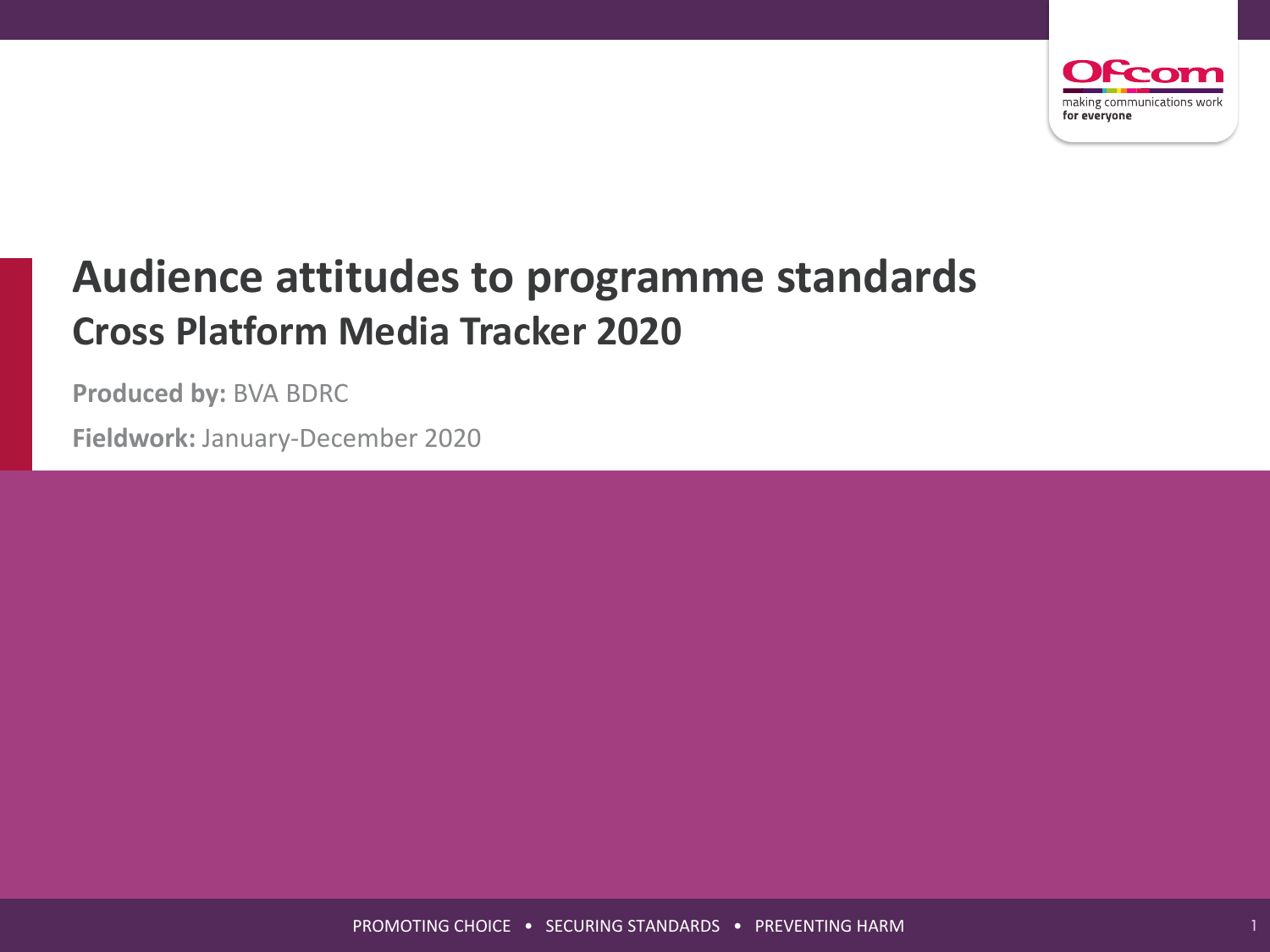## **Attitudes towards programme standards: Summary of key findings**



- Attitudes towards television programme standards have remained broadly similar to what we have seen in previous years.
	- Just under half of UK adults (47%) feel TV programme standards stayed the same in 2020.
	- Around a third of UK adults (31%) say programmes have worsened over the last year. This is particularly the case among the older age groups (36% of 55-64s, 49% of 65+), non parents (34%) and C2DEs (34%). The main reasons given for declining perceptions of programmes are too many repeats and lack of variety.
	- Just under one in five (18%) say television programmes have improved over the last year. Younger adults aged 16-34 (25%), and parents (28%) are significantly more likely than average to say programmes have improved – with quality and range being the driving factors.
- Around one in five adults (18%) say they have seen something offensive on television in the last year. This has remained consistent over time. As in previous years, older adults (27% of those aged 65+) are more likely to be offended by something on TV than younger people (13% of 16-34 year olds).
- Violence, sexual content, and bad language are the most likely types of material to be cited by those offended. There are also a range of mentions relating to discriminatory treatment or portrayal. Two fifths (39%) of all adults mention some kind of discrimination, and this is significantly higher among 16- 24 year olds, with 65% mentioning this.
- On prompting with a direct question, a third feel there is 'too much' violence and 'too much' swearing on TV and around a quarter feel there is 'too much' sex.
- A third of those offended by something on TV feel that the things that offended them should not have been shown.
- Those who found something offensive on TV are most likely to respond by switching over the channel.
- Fewer than one in twenty (5%) report hearing something offensive on the radio in 2020.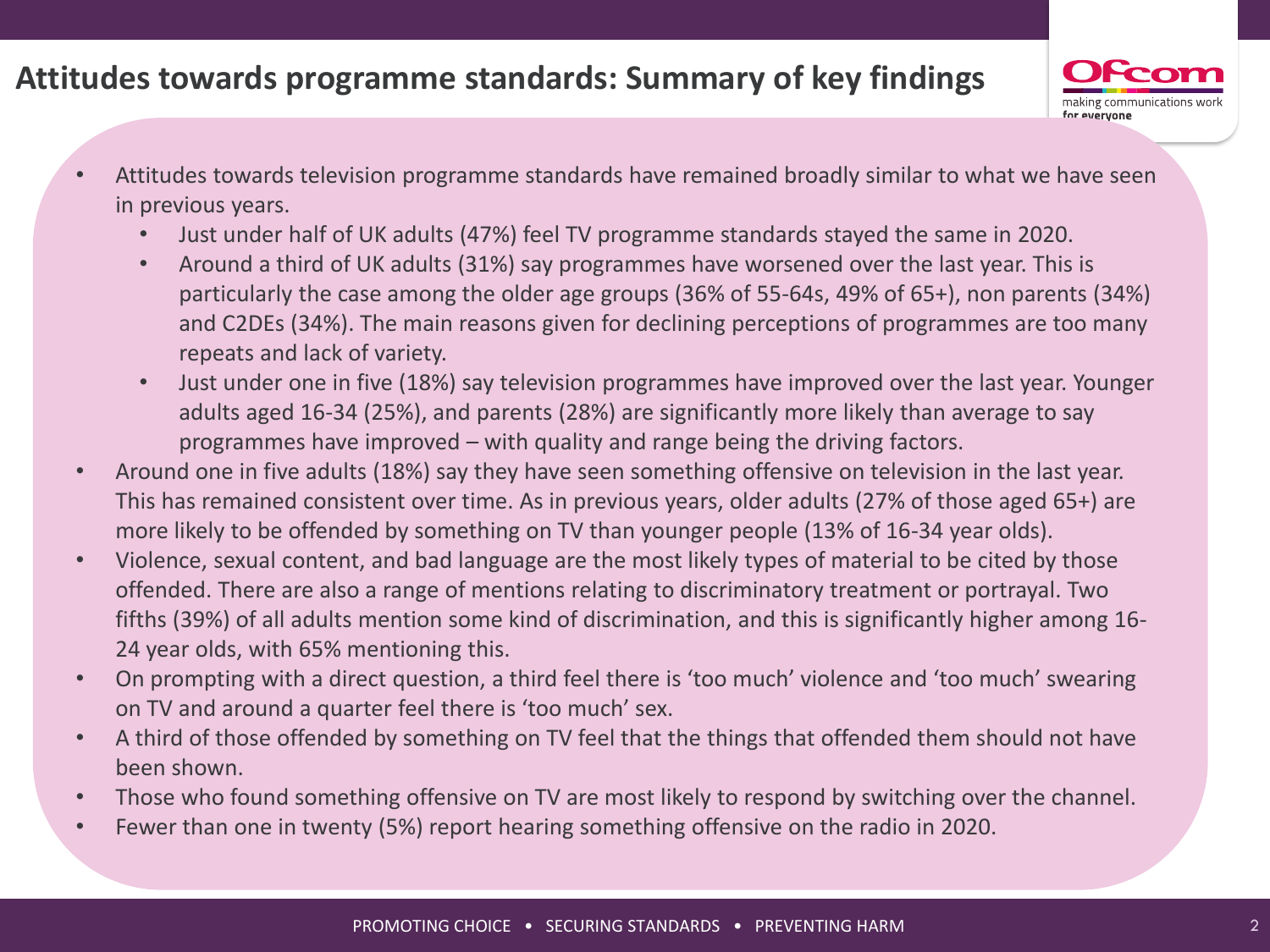

Attitudes towards programme standards over time: historical view

Just under half of UK adults feel TV programmes have remained the same over the past

year, a small decrease from 2018. Conversely, the proportion saying programmes have got

QB1 – Do you feel that over the past year television programmes have improved, got worse or stayed about the same?

Base: All with any TV sets (2417). NB Base prior to 2014: All with TV, but excluding those never watching. Significance testing shows any difference between 2018 and 2020. Dashed line to show where survey method changed.

Source: Cross Platform Media Tracker 2020

worse has increased

ı

making communications wor

for everyone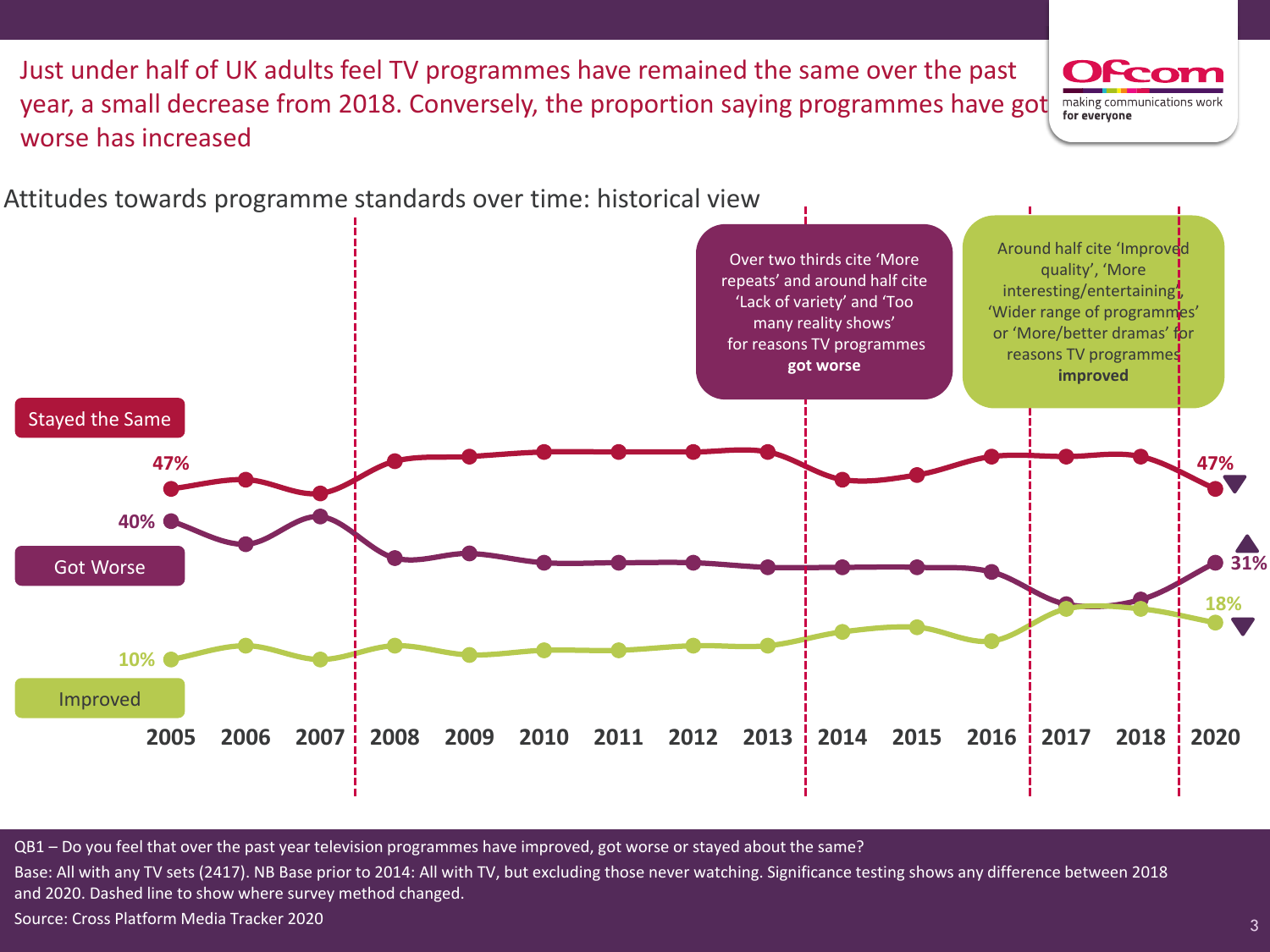### Older adults less likely to say TV programmes have improved and more likely to say they have worsened over the past year



4



#### Opinion on the quality of programmes over the last 12 months: 2020 sub-groups

QB1 – Do you feel that over the past year television programmes have improved, got worse or stayed about the same?

Base: All with any TV sets in 2020 (2417); aged 16-34 (627); 35-54 (783); 55-64 (369); 65+ (638); ABC1 (1301); C2DE (1116); Male (1119); Female (1298); Parents (614); Non-parents (1803). Significance testing shows any difference between any age group and all adults in 2020, between socio-economic groups, by gender and between parents and non-parents in 2020

Source: Cross Platform Media Tracker 2020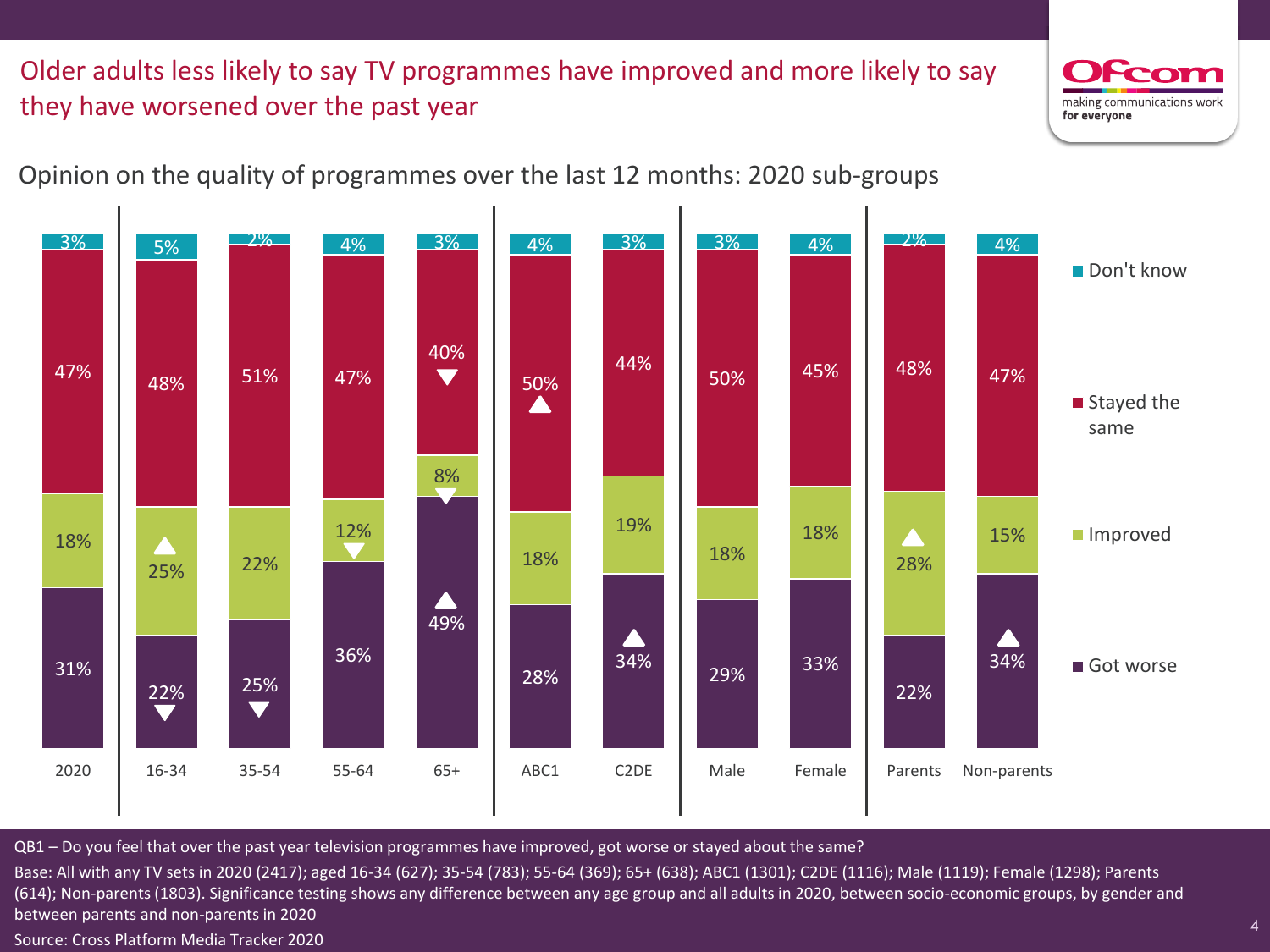Among those who say TV programmes worsened over the past year, seven in ten cite 'more repeats' and around half cite 'lack of variety' and 'too many reality shows'

Top reasons given for programmes getting worse: 2020, by age (combined unprompted CAPI, CATI and prompted online data)



QB3 – In what ways do you think that television programmes have got worse over the past year?

Base: All saying programmes 'got worse' over the past year (805); 16-34 (143); 55+ (444). CAPI, CATI unprompted/online prompted, multicode. Only top 9 individual responses are shown. Significance testing shows any difference between either age group and all adults in 2020.

Source: Cross Platform Media Tracker 2020

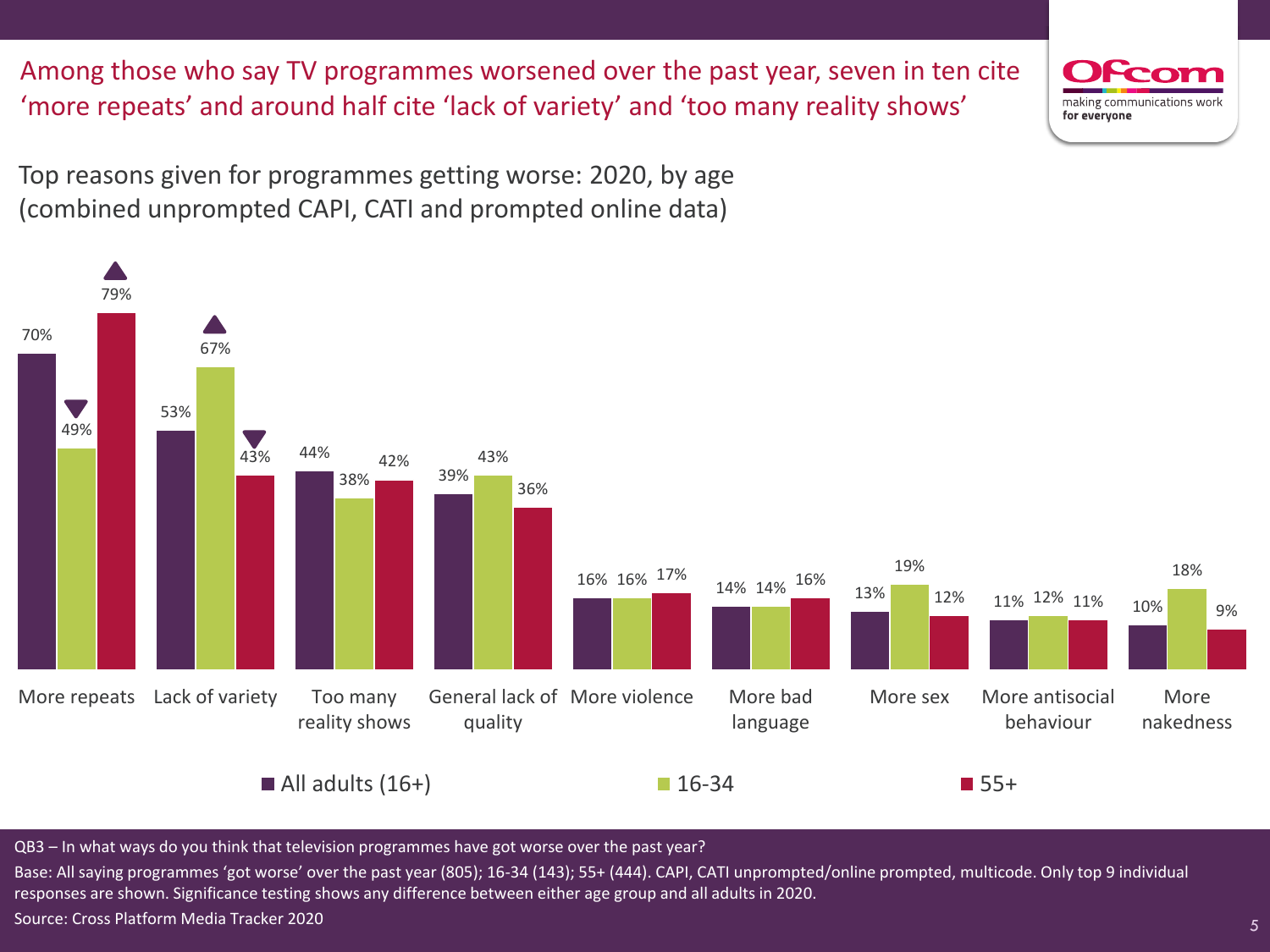Around half of those who say TV programmes have improved over the past year cite 'improved quality', 'more interesting/entertaining', 'wider range/type of programmes' or 'more/better dramas'

Top reasons given for programmes having improved: 2020, by age (combined unprompted CAPI, CATI and prompted online data)



QB2 – In what ways do you think that television programmes have improved over the past year?

Base: All saying programmes 'improved' over the past year (408); 16-34 (170); 55+ (80\*). CAPI, CATI unprompted/online prompted, multicode. Only top individual responses are shown. Significance testing shows any difference between either age group and all adults in 2020. \*LOW BASE SIZE <100 Source: Cross Platform Media Tracker 2020

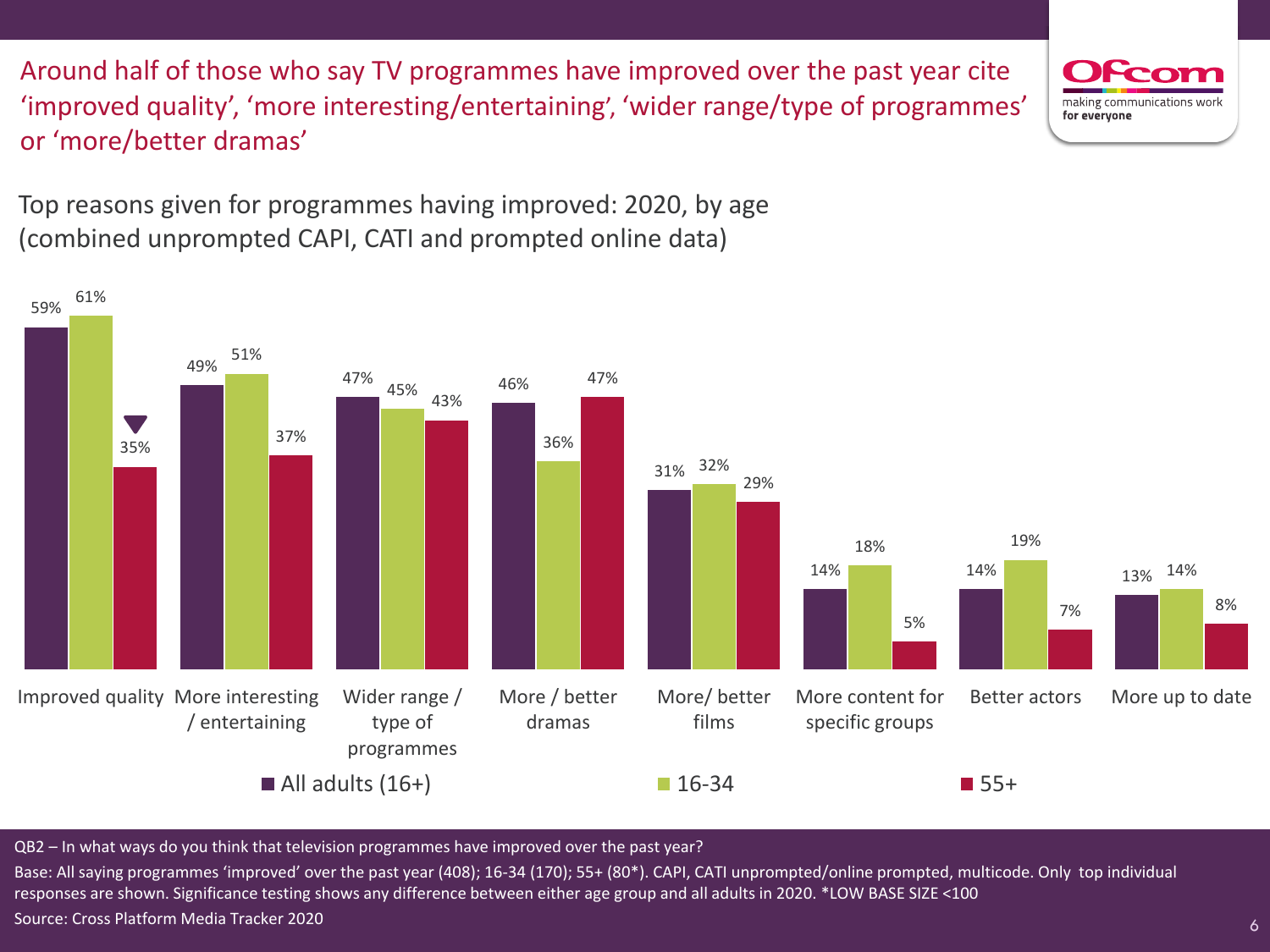Levels of offence related to television programming remain consistent over time. Older UK adults are more likely to find something on TV to be offensive than younger adults making communications work for everyone Overall % of respondents who have been offended by something on TV: historical view A third who of those offended feel that the things that offended them should not have been shown Those who found something offensive are most likely to switch over channel as a resultOffended by something on TV **19% 18%** The proportion offended by something heard on the **radio** is consistently 5% or less **2010 2011 2012 2013 2014 2015 2016 2017 2018 2020**

QF1 – In the last 12 months, have you personally found anything on television to be offensive?

Base: All with any TV sets (2417). Prompted, single code. Significance testing shows any difference between 2018 and 2020. Base pre-2014: All respondents. Dashed line to show where survey method changed.

Source: Cross Platform Media Tracker 2020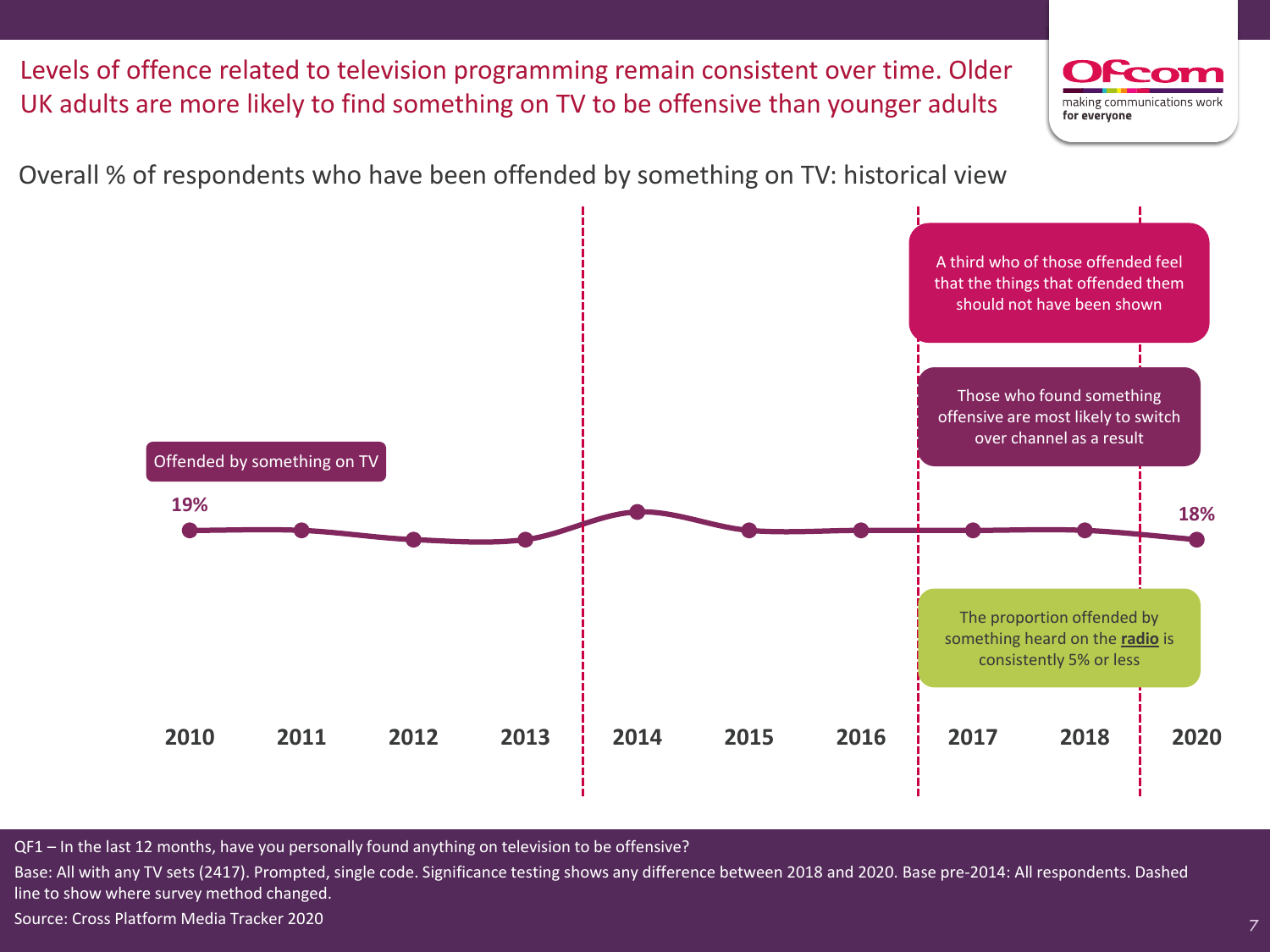#### Older adults are more likely to find something offensive on TV, whereas younger adults are less likely



1

#### Overall % with a TV who have been offended by something on TV: 2014-2020 and 2020 sub-groups



#### QF1 – In the last 12 months, have you personally found anything on television to be offensive?

Base: All with any TV sets (as indicated on chart). Prompted, single code. Significance testing shows any difference between 2018 and 2020, between any age group and all adults in 2020, between socio-economic groups, by gender and between parents and non-parents in 2020 Source: Cross Platform Media Tracker 2020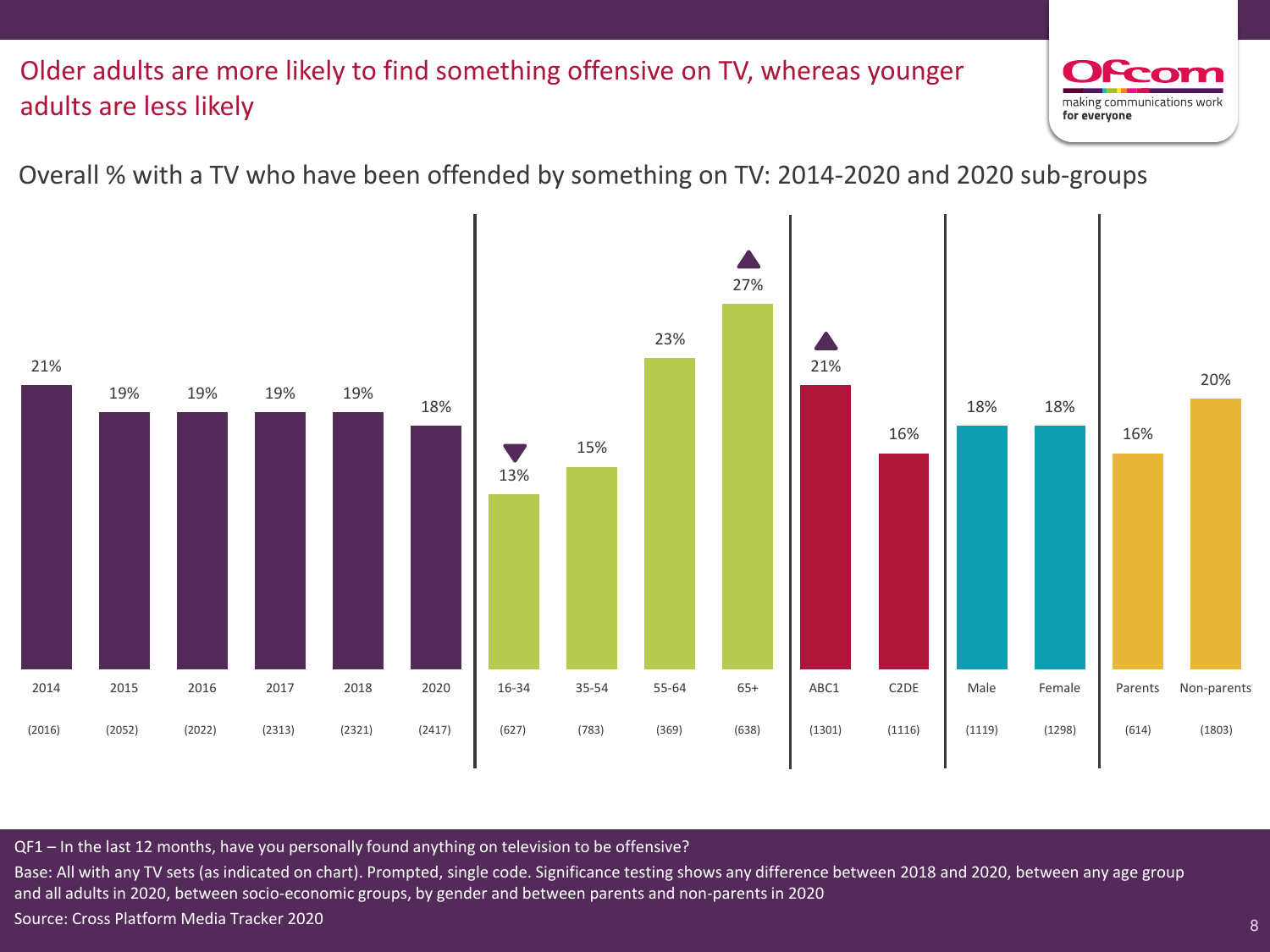#### The proportion of radio listeners finding something offensive on radio is consistently low over time



9

Overall % of radio listeners who have been offended by something on radio: 2014-2020 and 2020 sub-groups



QG8 – In the last 12 months, have you personally found anything on the radio to be offensive?

Base: All who ever listen to radio (as indicated on chart). Prompted, single code. Significance testing shows any difference between 2018 and 2020, between any age group and all adults in 2020, between socio-economic groups, by gender and between parents and non-parents in 2020 Source: Cross Platform Media Tracker 2020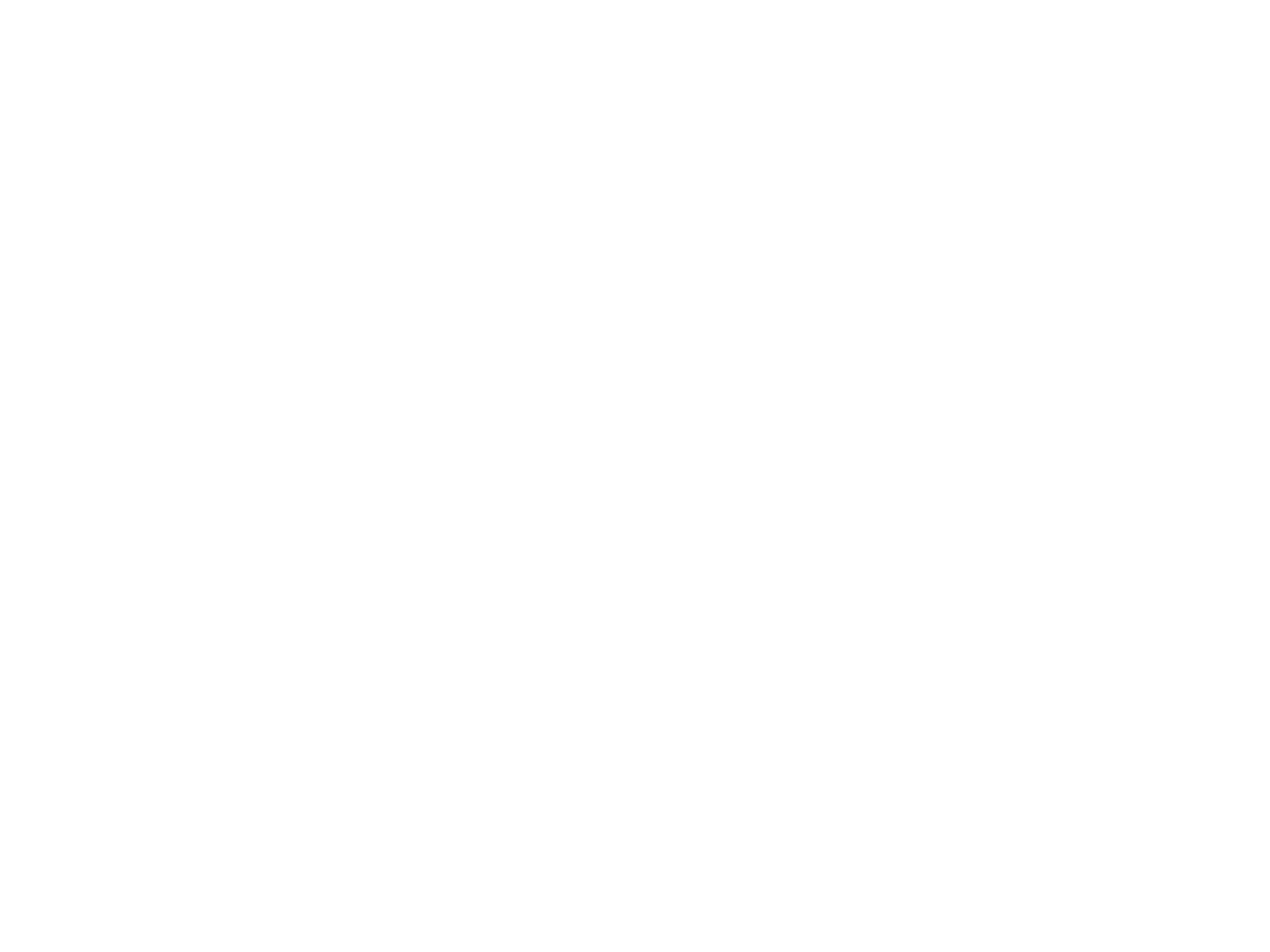The types of programmes where offence was found are diverse, led by drama and reality programmes



11

Type of programme which had offensive content: 2014-2020



 $\blacksquare$  2014  $\blacksquare$  2015  $\blacksquare$  2016  $\blacksquare$  2017  $\blacksquare$  2018  $\blacksquare$  2020

QF3 – Can you say what type of programme or show it was that offended you?

Base: All who said they'd seen something offensive in the last 12 months (19% of adults in 2017 with any TV sets) – 2014 (421); 2015 (398); 2016 (391), 2017 (435), 2018 (433), 2020 (482). Prompted, multicode. Top reasons charted (over 10%). Significance testing shows any difference between 2018 and 2020. Source: Cross Platform Media Tracker 2020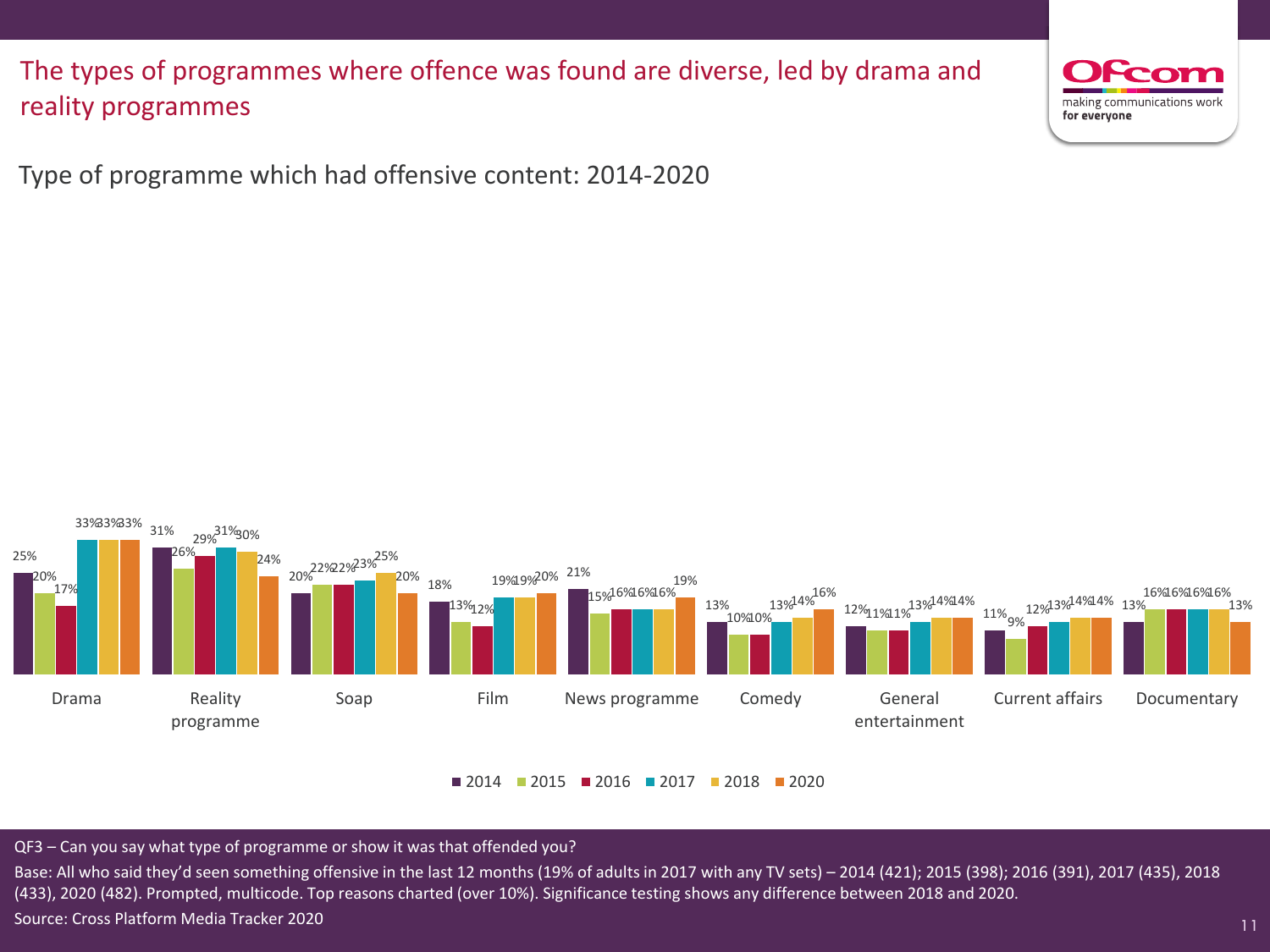A third of those who had seen something offensive in the last 12 months feel that the things that offended them should not have been shown



12



Attitudes towards offensive material: 2014-2020

QF5 – Which of these statements best describes your attitude towards the things which have offended you on TV in the last 12 months? Base: All who said they'd seen something offensive in the last 12 months (18% of adults with any TV sets) 2014 (421); 2015 (398); 2016 (391); 2017 (435); 2018 (433), 2020 (482). Prompted, single code. Significance testing shows any difference between 2018 and 2020. Source: Cross Platform Media Tracker 2020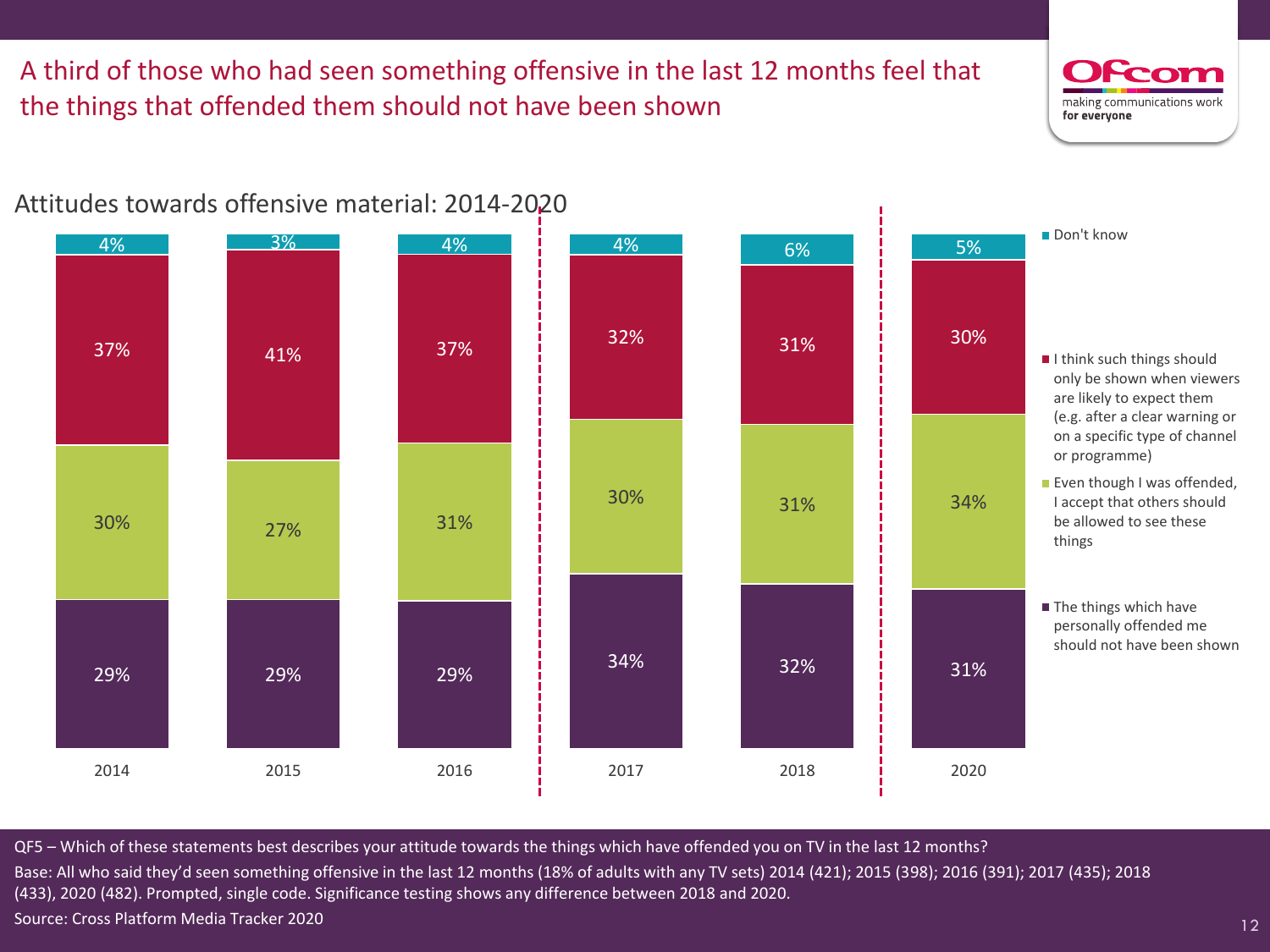A third feel there is 'too much' violence and 'too much' swearing on TV, whilst around a quarter feel there is 'too much' sex



13

Opinion on the amount of sex/ violence/ swearing on TV: 2020



QF6 – Do you think, in general, that there is too much, too little or an acceptable amount of each of the following on television? Sex? Violence? Swearing? Base: All with any TV sets in 2020 (2417). Prompted, single code.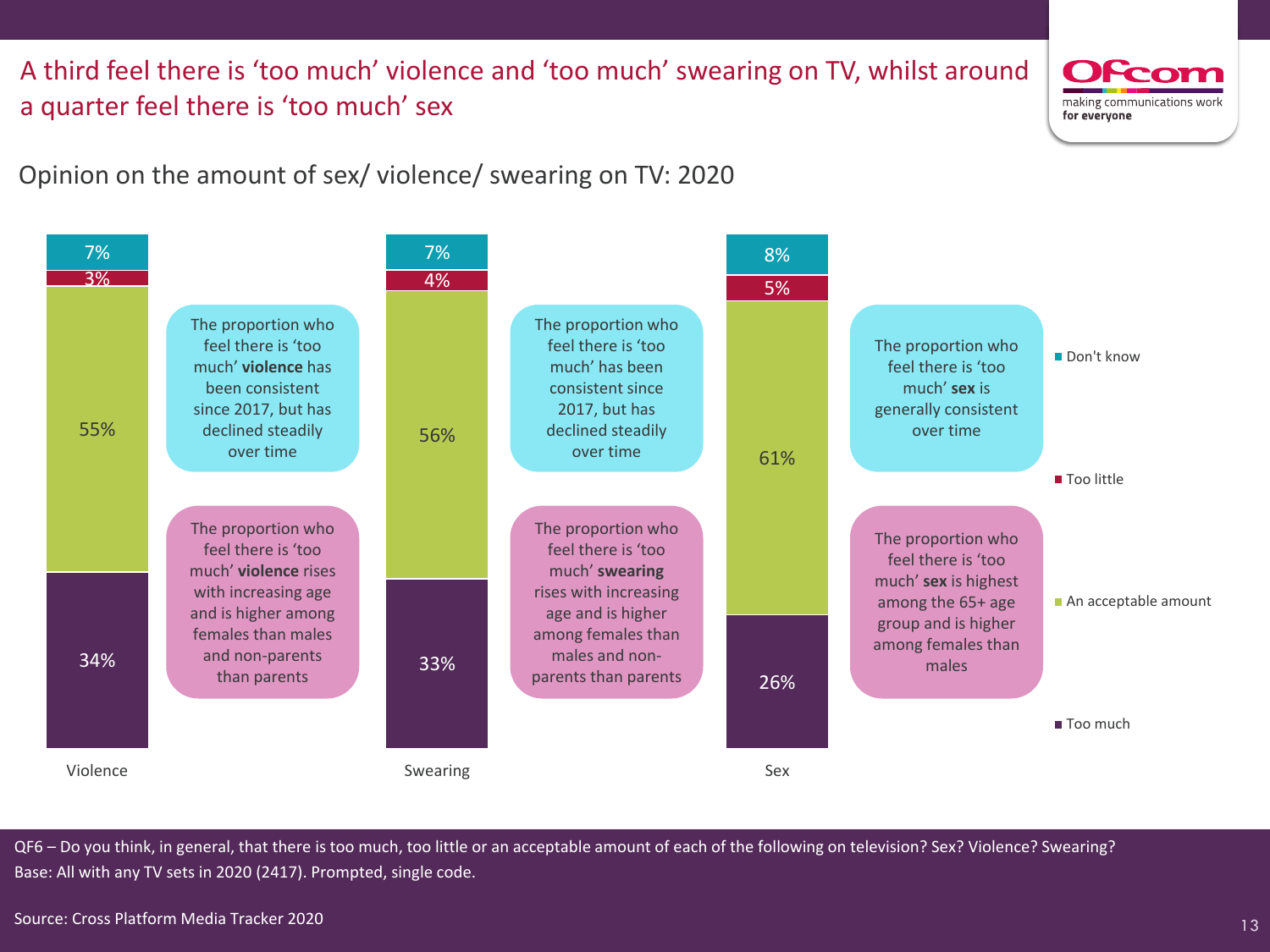The proportion of those who feel that there is 'too much' violence on TV has been consistent since 2017, but has declined steadily over time

![](_page_13_Picture_1.jpeg)

![](_page_13_Figure_2.jpeg)

QF6B – Do you think, in general, that there is too much, too little or an acceptable amount of each of the following on television? Violence? Base: All with any TV sets in 2020 (2417). Prompted, single code. Significance testing shows any difference between 2018 and 2020. Base pre-2014: All with TV, but excluding those never watching. \*Pre-2014 'About the right amount'. Dashed line to show where survey method changed. Source: Cross Platform Media Tracker 2020

14

making communications wor

for everyone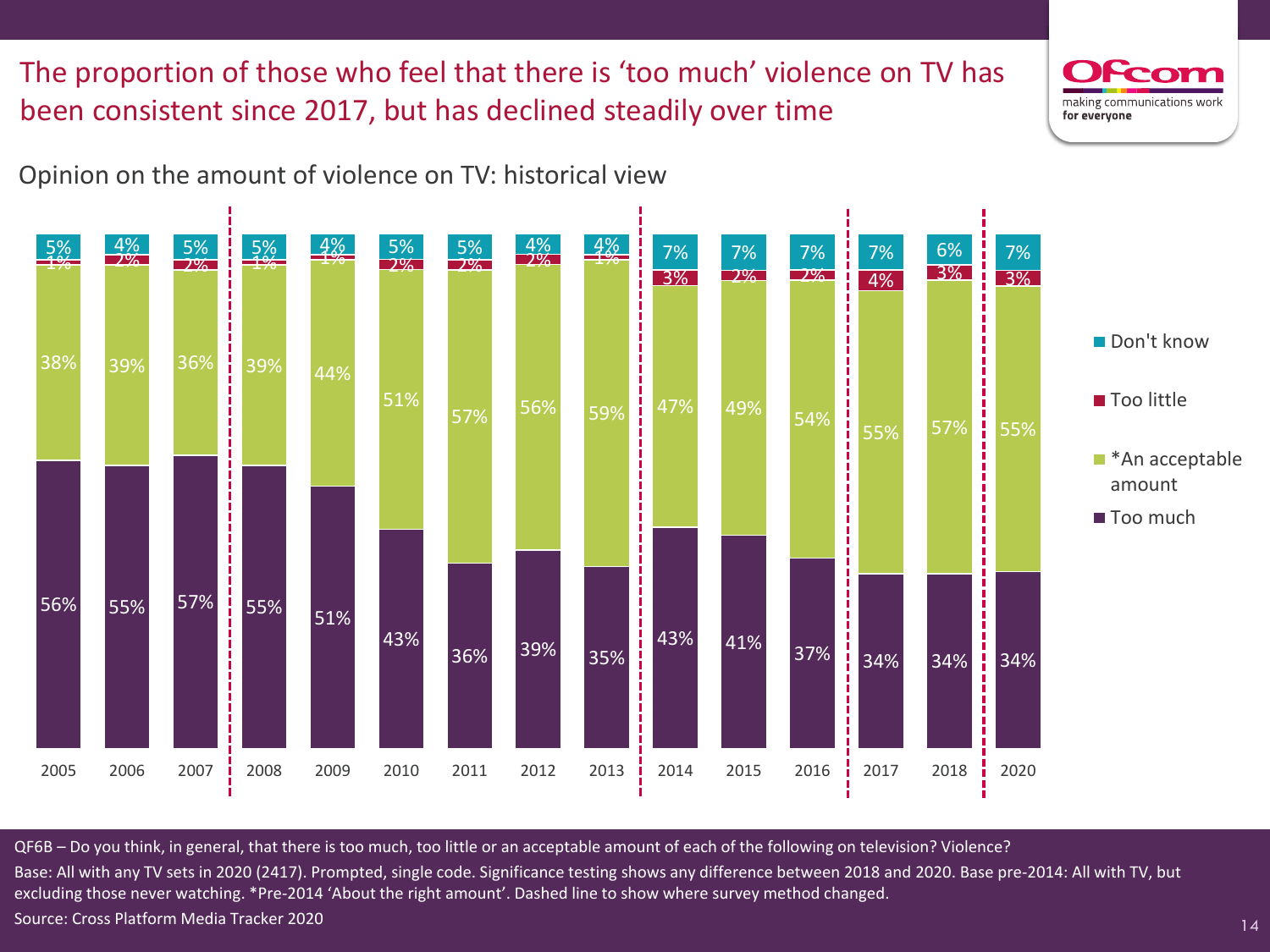#### Those in the 65+ age band are more likely to think that there is 'too much' violence on TV compared to adults overall

![](_page_14_Picture_1.jpeg)

Overall % stating there is too much violence on TV: 2020 sub-groups

QF6B – Do you think, in general, that there is too much, too little or an acceptable amount of each of the following on television? Violence? Base: All with any TV sets (as indicated on chart). Prompted, single code. Significance testing shows any difference between any age group and all adults in 2020, between socio-economic groups, by gender and between parents and non-parents in 2020 Source: Cross Platform Media Tracker 2020

15

making communications work

for everyone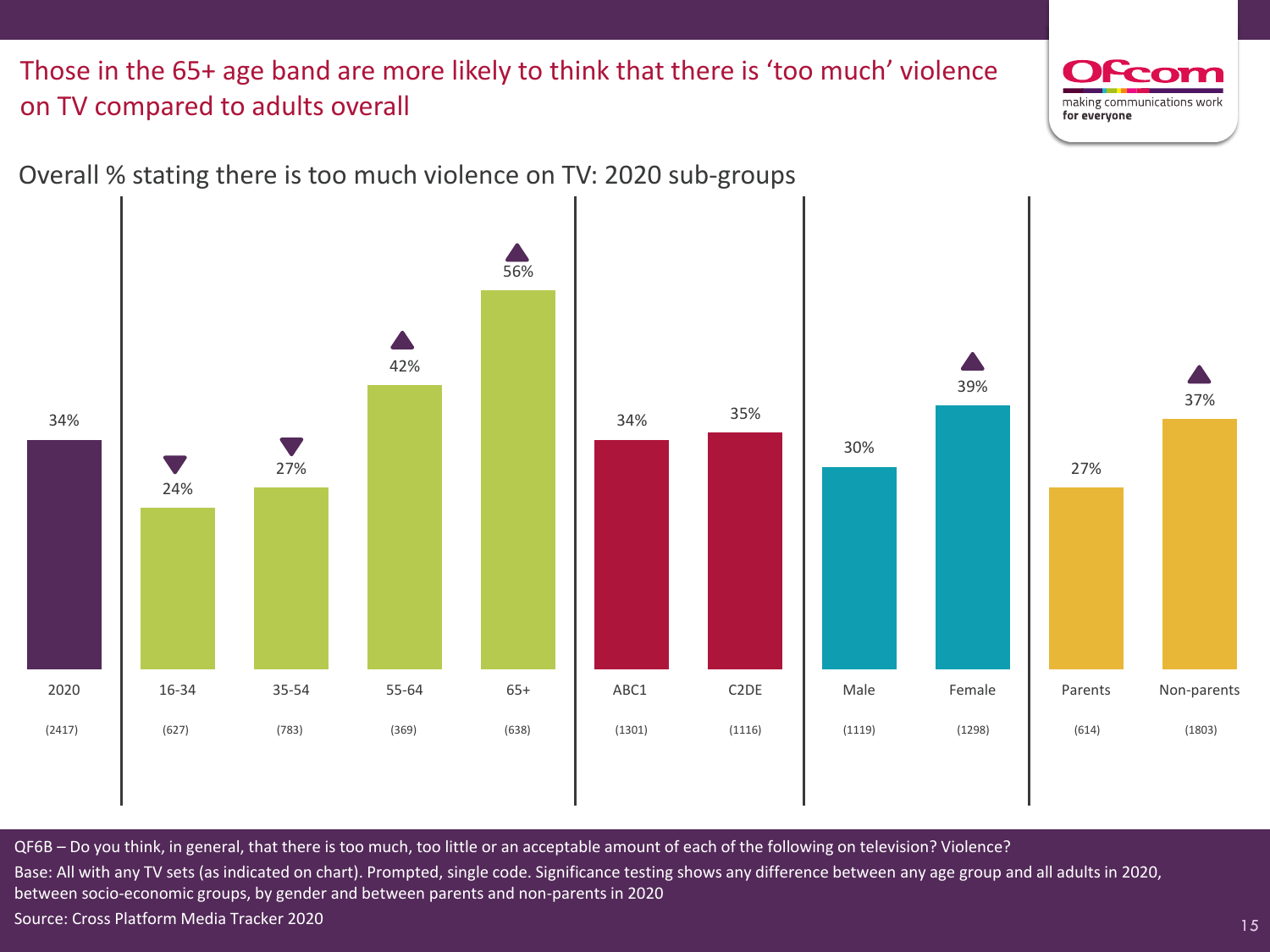The proportion of those who feel that there is 'too much' swearing on TV has been consistent since 2017, but has declined steadily over time

#### Opinion on the amount of swearing on TV: historical view

![](_page_15_Figure_2.jpeg)

Base: All with any TV sets in 2020 (2417). Prompted, single code. Significance testing shows any difference between 2018 and 2020. Base pre-2014: All with TV, but excluding those never watching. \*Pre-2014 'About the right amount'

Source: Cross Platform Media Tracker 2020

![](_page_15_Picture_6.jpeg)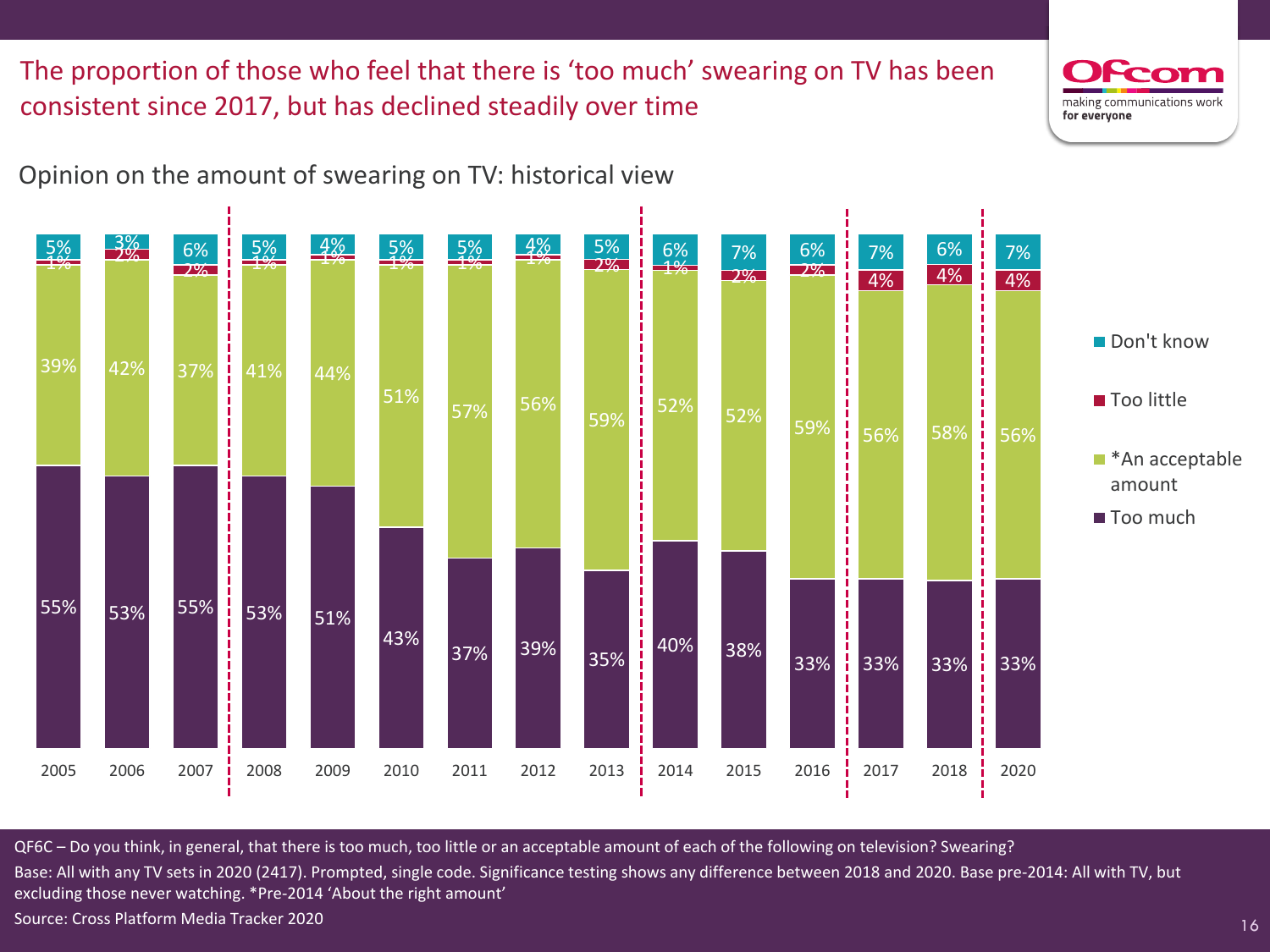#### Over half of those aged 65+ think there is 'too much' swearing on TV – over three times higher than 16-34s

33%

![](_page_16_Picture_1.jpeg)

QF6C – Do you think, in general, that there is too much, too little or an acceptable amount of each of the following on television? Swearing? Base: All with any TV sets (as indicated on chart). Prompted, single code. Significance testing shows any difference between any age group and all adults in 2020, between socio-economic groups, by gender and between parents and non-parents in 2020 Source: Cross Platform Media Tracker 2020

17

making communications work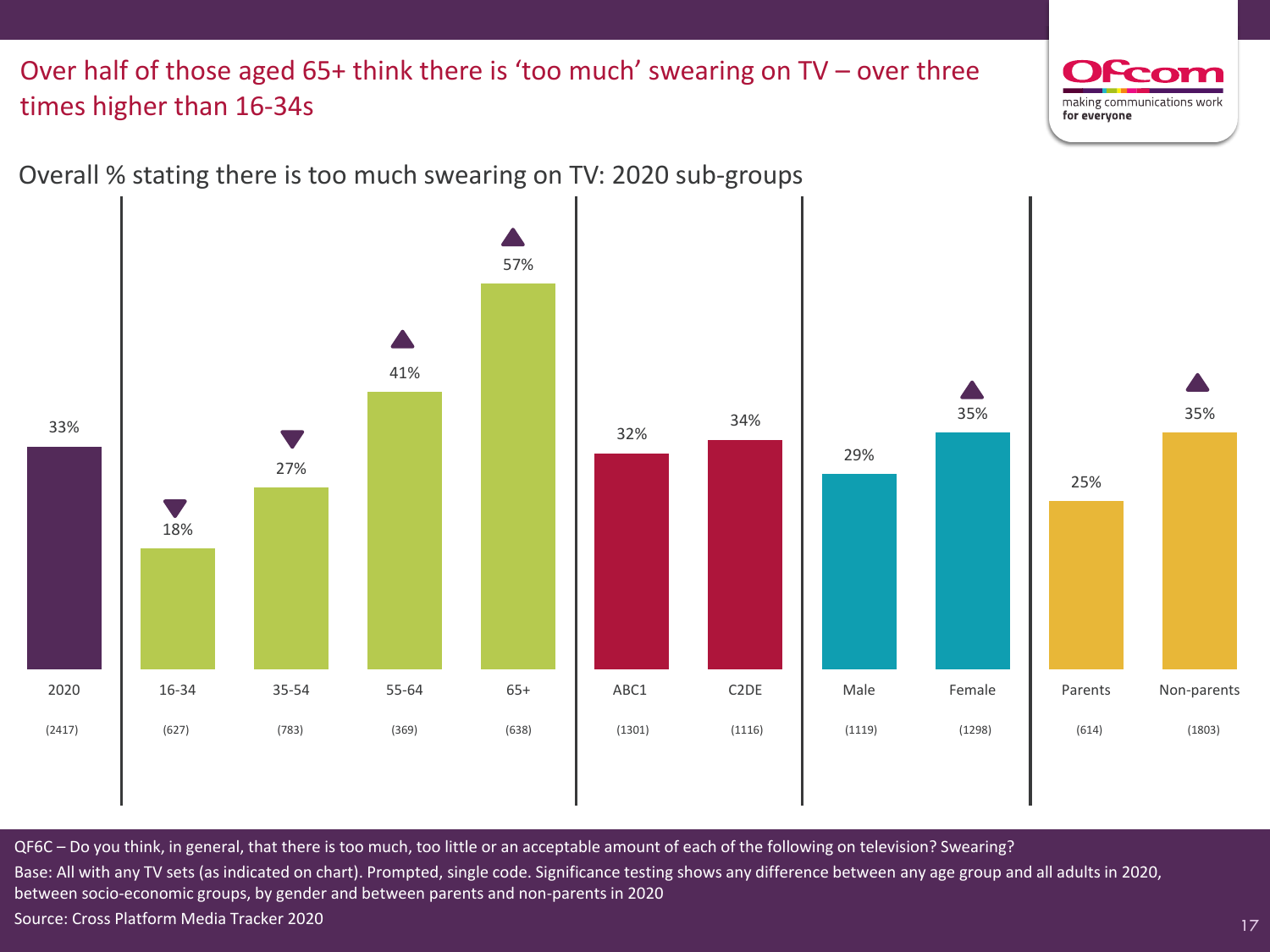### The proportion who think that there is 'too much' sex on TV has been fairly consistent since 2011

#### Opinion on the amount of sex on TV: historical view

![](_page_17_Figure_2.jpeg)

QF6A – Do you think, in general, that there is too much, too little or an acceptable amount of each of the following on television? Sex? Base: All with any TV sets in 2020 (2417). Prompted, single code. Significance testing shows any difference between 2018 and 2020. Base pre-2014: All with TV, but excluding those never watching. \*Pre-2014 'About the right amount' Source: Cross Platform Media Tracker 2020

18

making communications wor

for everyone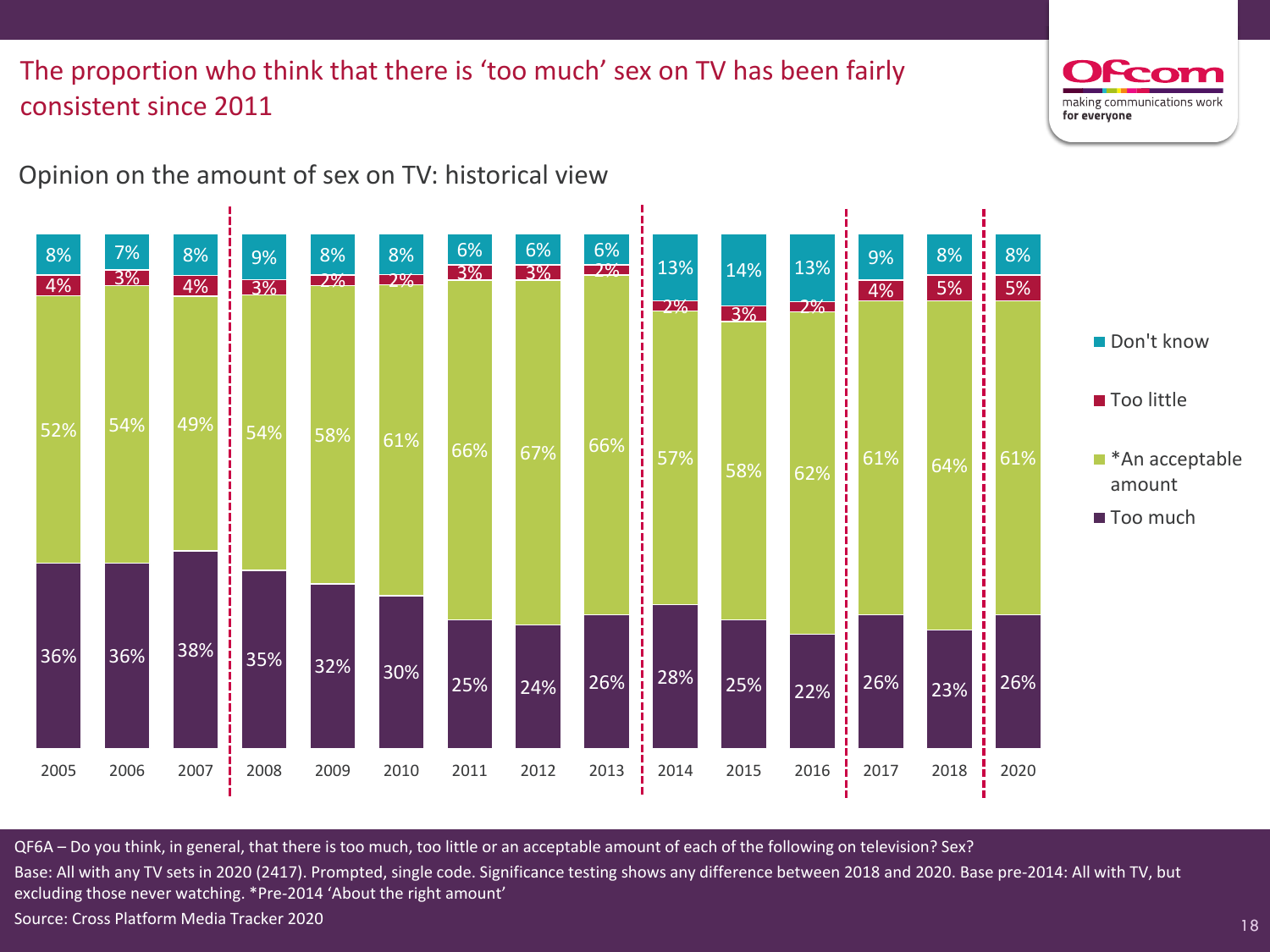Those in the 65+ age group are most likely to think that there is 'too much' sex on TV, whilst women are more likely than men to think so

![](_page_18_Picture_1.jpeg)

19

![](_page_18_Figure_2.jpeg)

Overall % stating there is too much sex on TV: 2020 sub-groups

QF6A – Do you think, in general, that there is too much, too little or an acceptable amount of each of the following on television? Sex? Base: All with any TV sets (as indicated on chart). Prompted, single code. Significance testing shows any difference between any age group and all adults in 2020, between socio-economic groups, by gender and between parents and non-parents in 2020 Source: Cross Platform Media Tracker 2020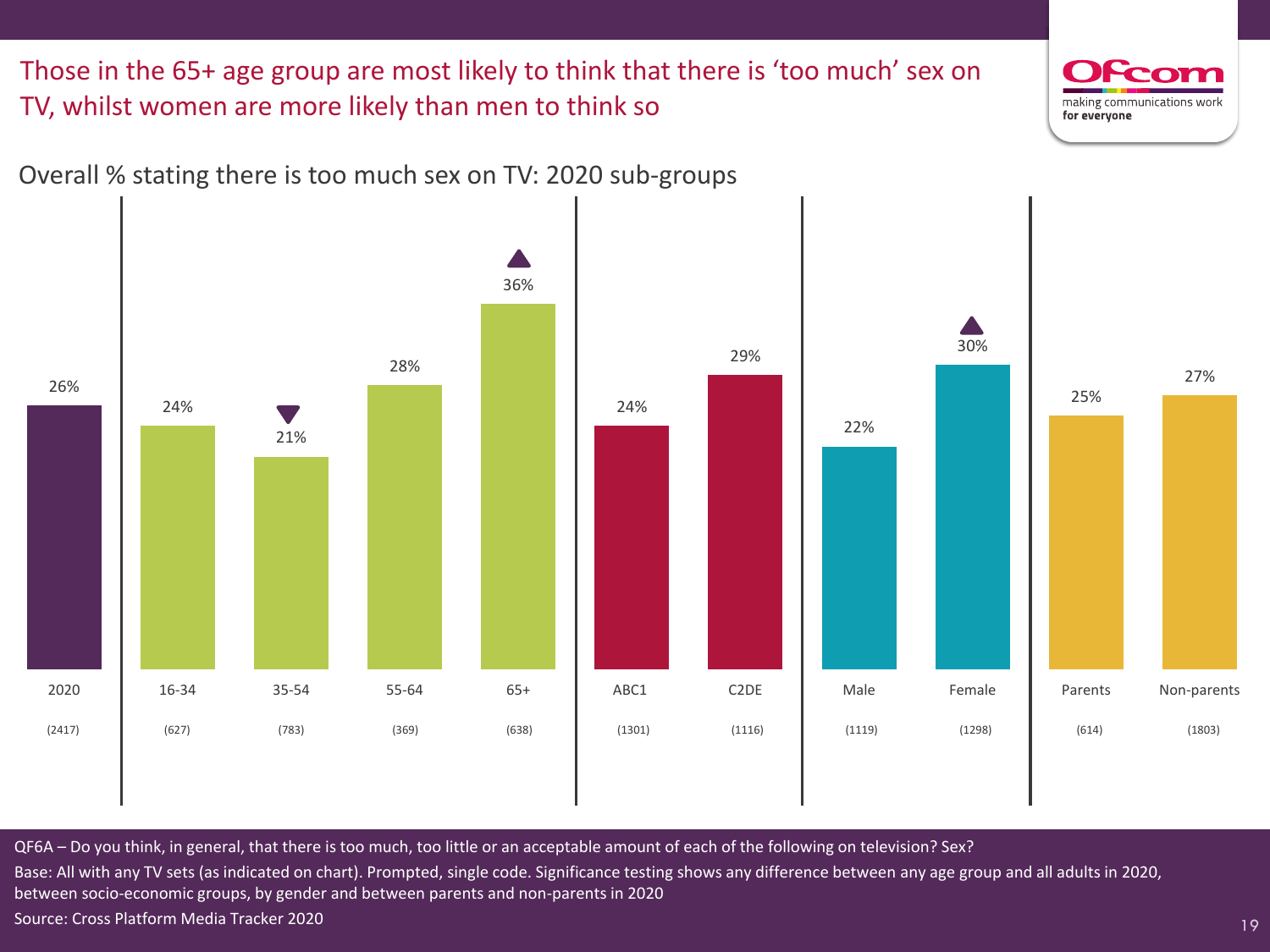### Those having seen something harmful or damaging on TV is broadly consistent over time

#### Overall % who have seen something on TV they consider harmful or damaging

![](_page_19_Figure_2.jpeg)

QF8 – Have you seen anything on TV in the last 12 months that you thought was harmful or damaging either to yourself, other adults or children? Base: All with any TV sets (as indicated on chart). Prompted, single code. Significance testing shows any difference between 2018 and 2020, between any age group and all adults in 2020, between socio-economic groups, by gender and between parents and non-parents in 2018 Source: Cross Platform Media Tracker 2020

20

making communications work

for everyone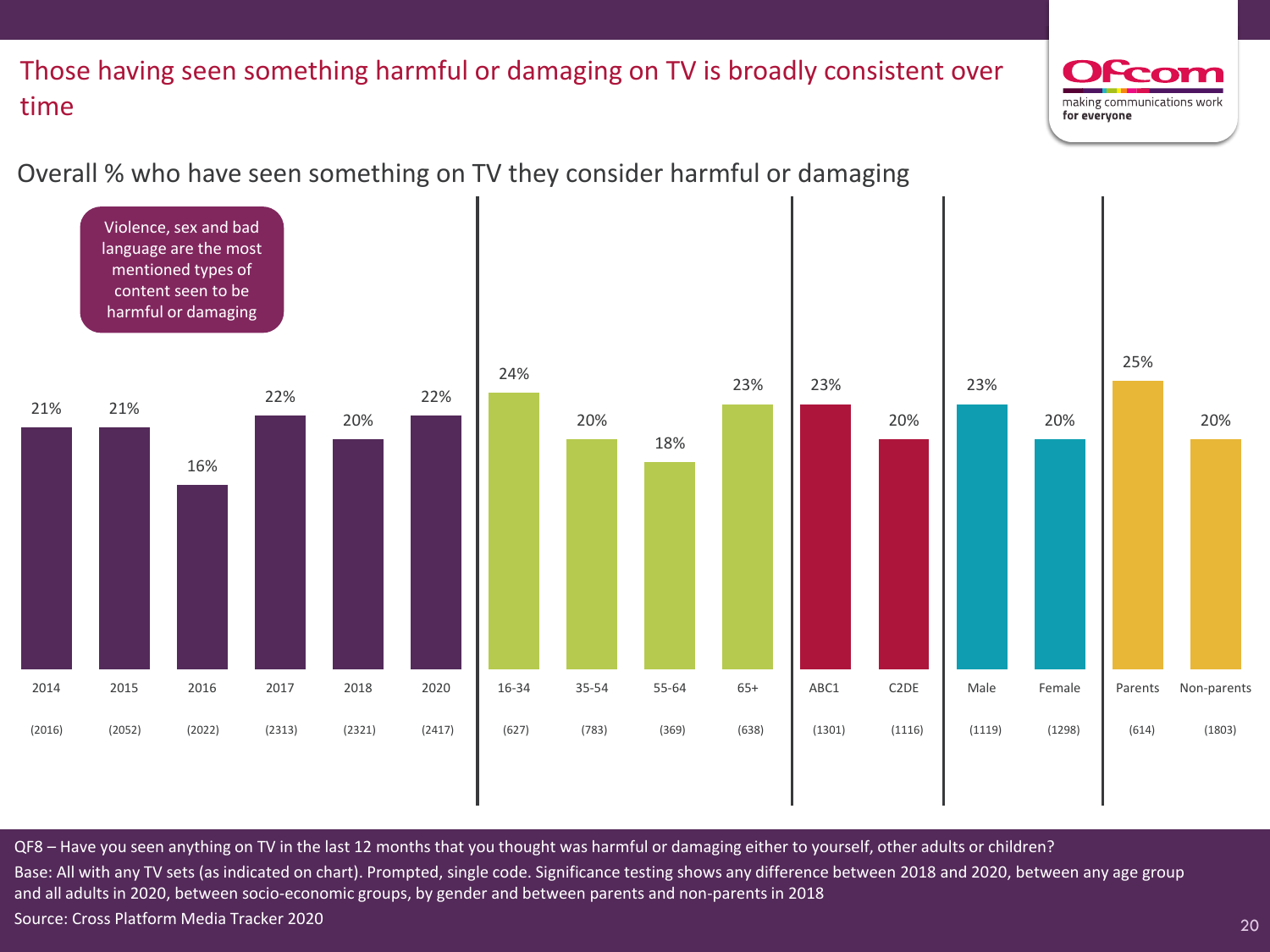Almost half say violence on TV is what they had found harmful or damaging, with sex/ sexual content and bad language the next highest mentions

Type of content on TV considered to be harmful or damaging: 2020 (combined unprompted CAPI, CATI and prompted online data)

![](_page_20_Figure_2.jpeg)

 $\sqrt{QF9 - Can}$  you please tell me what you saw that you thought was harmful or damaging? Base: All who said they'd seen something harmful or damaging in the last 12 months (22% of adults with any TV sets) (559). CAPI, CATI unprompted/online prompted, multicode. Top 5 reasons charted. Source: Cross Platform Media Tracker 2020

![](_page_20_Picture_5.jpeg)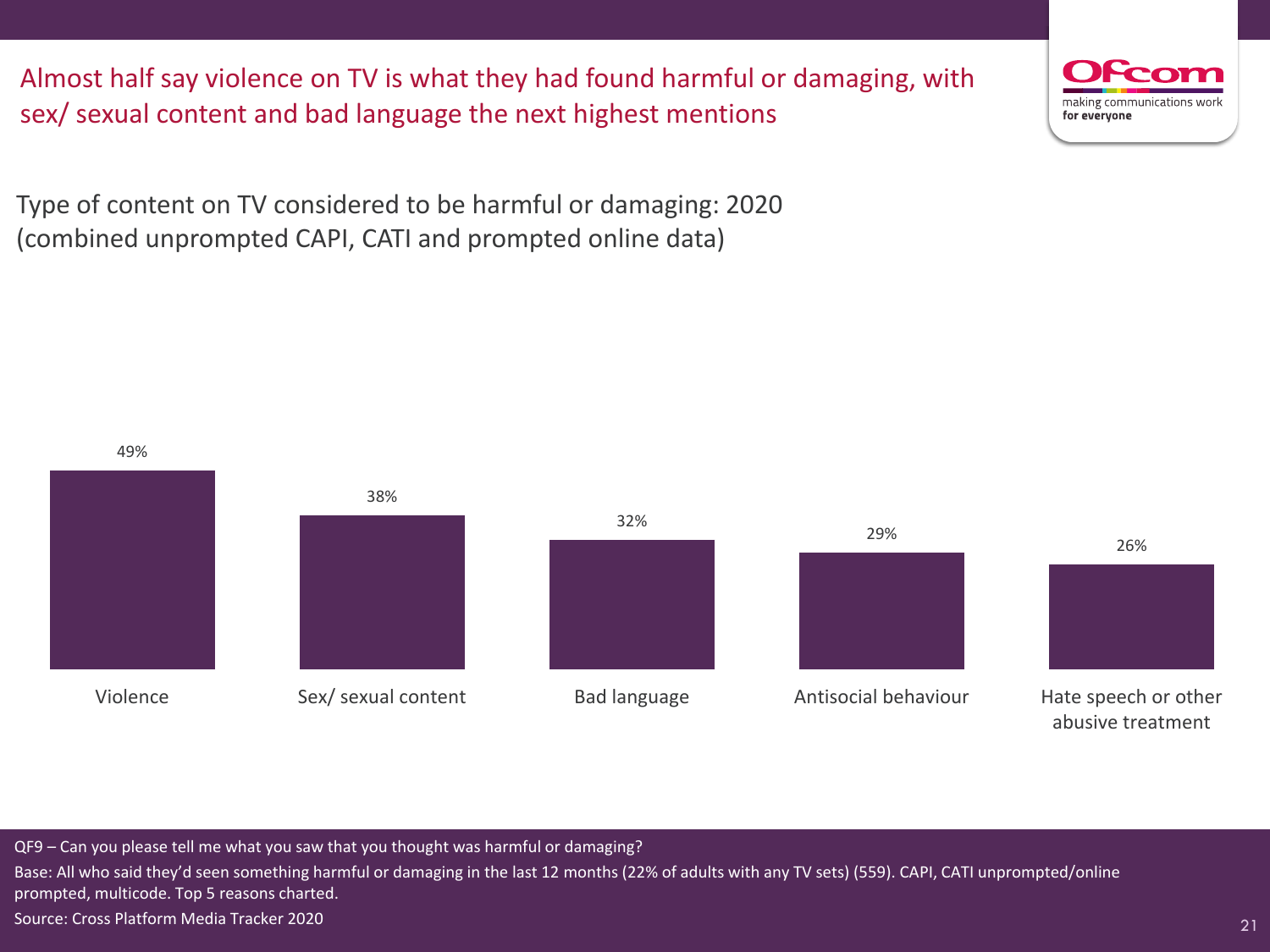#### Those who found something offensive are most likely to respond by switching over the channel

![](_page_21_Picture_1.jpeg)

22

Reaction following offence by something on TV: 2020

![](_page_21_Figure_3.jpeg)

QF4 – How did you react when you were offended by what you saw on television? In other words, which, if any, of these things did you do? Base: All who said they'd seen something offensive in the last 12 months (18% of adults with any TV sets) (482). Unprompted, multicode. Top reasons charted (over 5%)

Source: Cross Platform Media Tracker 2020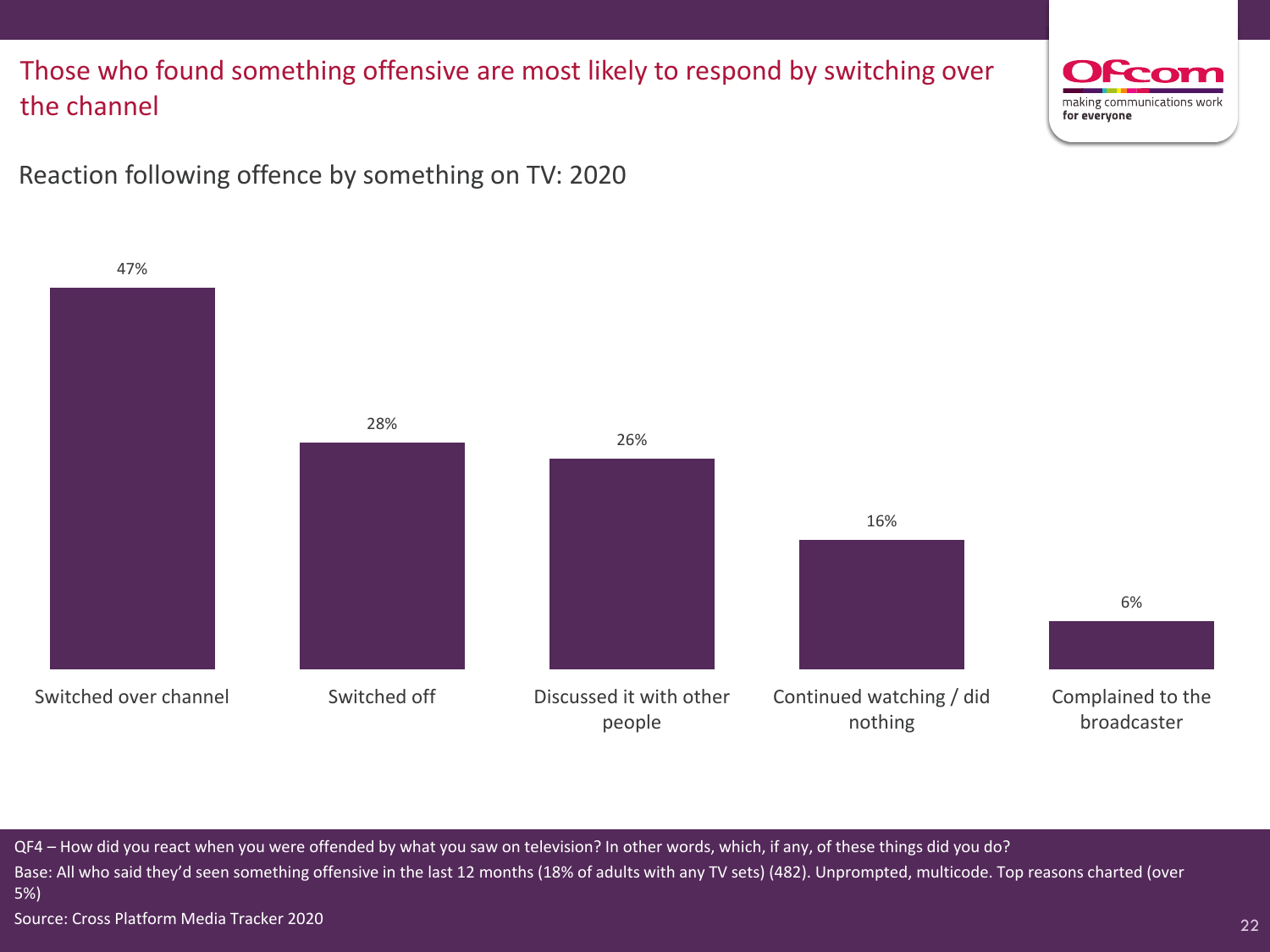Younger age groups are less likely to switch over or switch off and more likely to complain to broadcasters in response to seeing something they consider offensive

Reaction following offence by something on TV: 2020 age groups

![](_page_22_Figure_2.jpeg)

QF4 – How did you react when you were offended by what you saw on television? In other words, which, if any, of these things did you do? Base: All who said they'd seen something offensive in the last 12 months (18% of adults with any TV sets) (433); 16-34 (112); 55+ (249). Unprompted, multicode. Top reasons charted. Significance testing shows any difference between either age group and all adults. Source: Cross Platform Media Tracker 2020

23

making communications worl

for everyone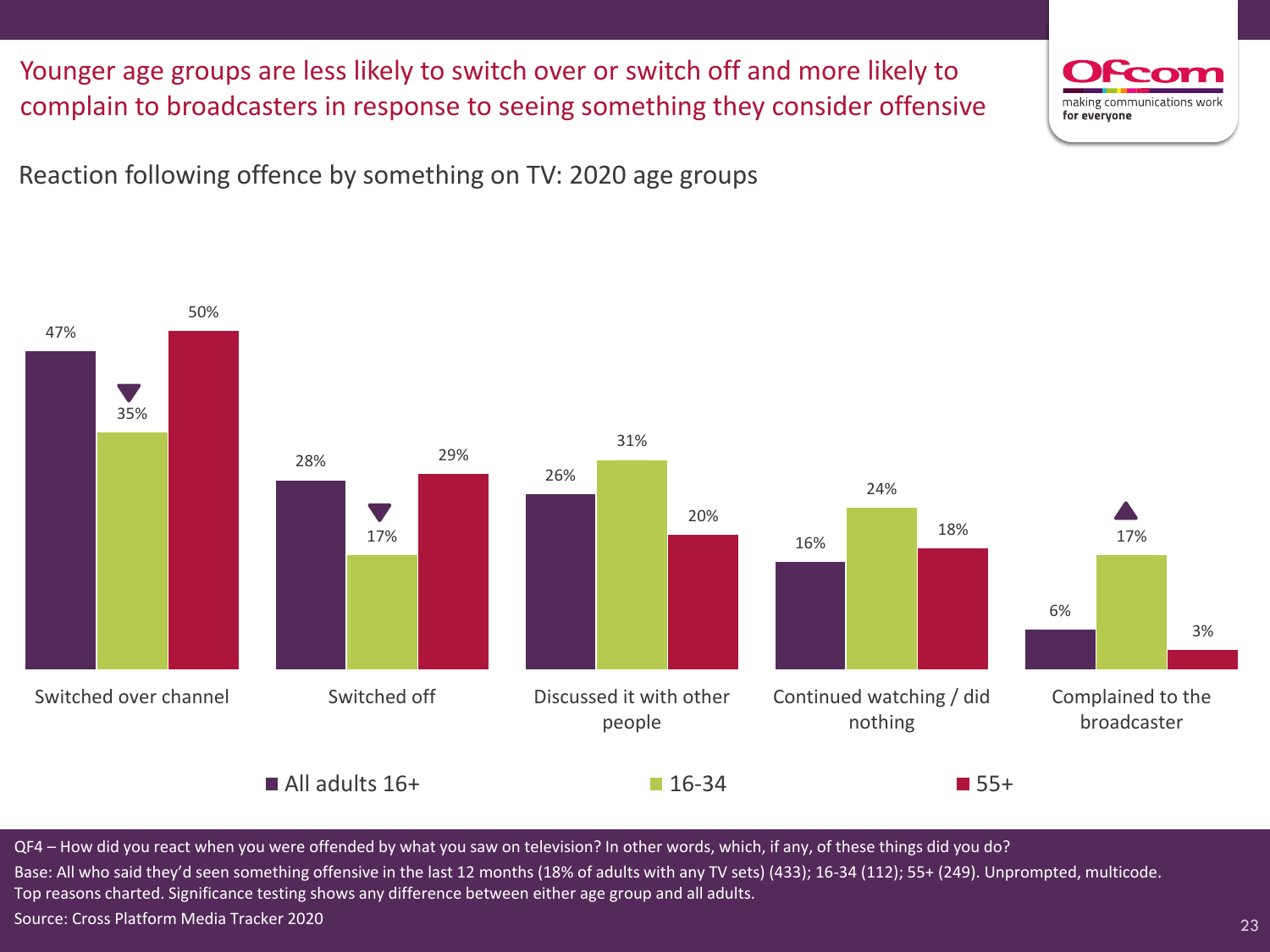![](_page_23_Figure_0.jpeg)

QF12 – In the last 12 months, have you seen anything on television where you were concerned about the welfare of children or young people taking part in the programme?

Base: All with any TV sets in 2011 (1723) , 2012 (1830), 2013 (1838), 2014 (2016), 2015 (2052) and 2016 (2022), 2017 (2313), 2018 (2321), 2020 (2417). Prompted, single code. Significance testing shows any difference between 2017 and 2018. Dashed line to show where survey method changed.

Source: Cross Platform Media Tracker 2020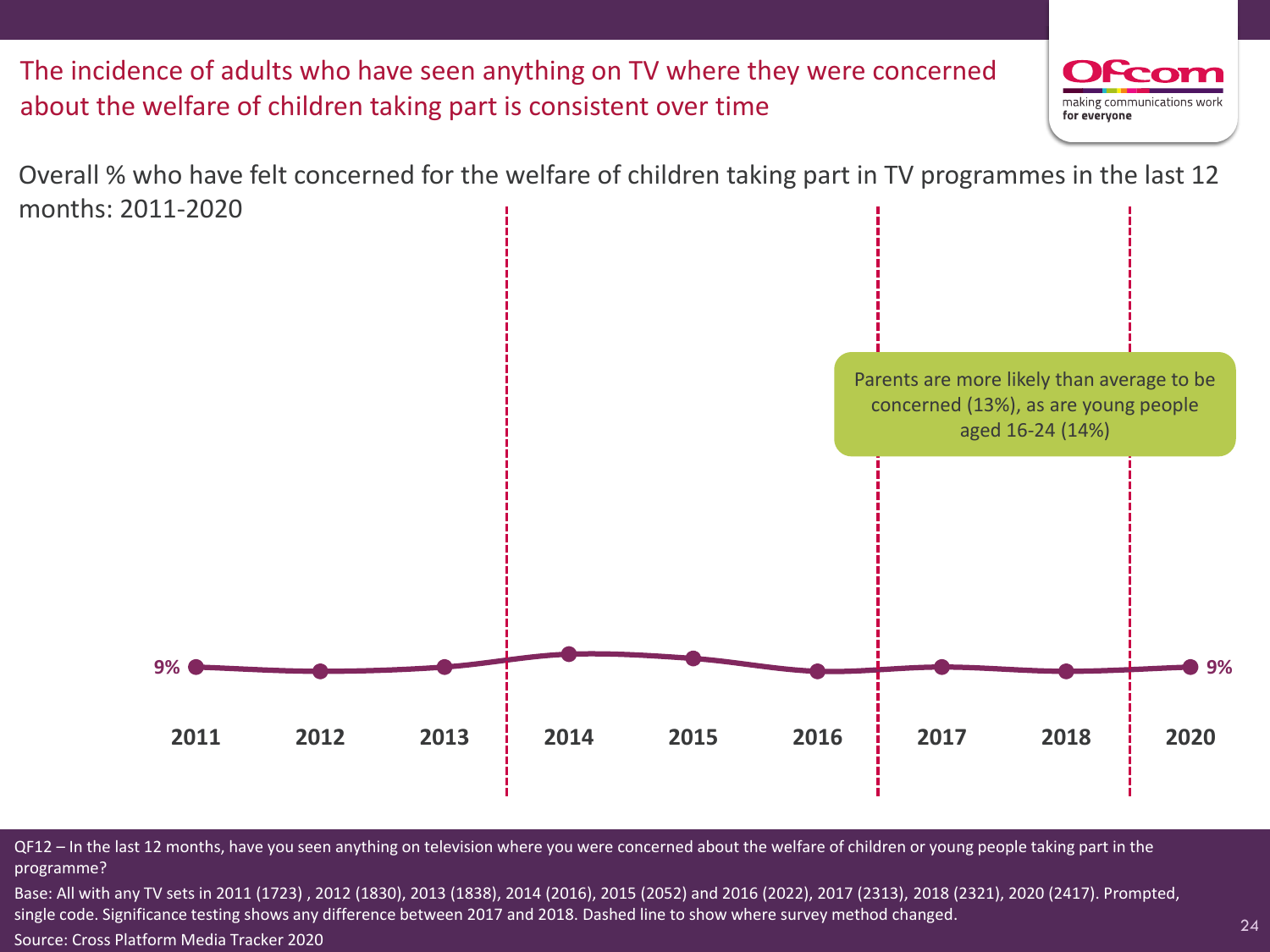#### 16-34 year olds are more likely to have seen anything on TV where they were concerned about the welfare of adults taking

![](_page_24_Picture_1.jpeg)

25

Overall % who have felt concerned for the welfare of adults taking part in TV programmes in the last 12 months: 2020 subgroups

![](_page_24_Figure_3.jpeg)

QF12b – In the last 12 months, have you seen anything on television where you were concerned about the welfare of adults taking part in the programme? Base: All with any TV sets (as indicated on chart). Prompted, single code. Significance testing shows any difference between any age group and all adults in 2020, between socio-economic groups, by gender, between parents and non-parents, between parents of any age group and all adults in 2020 Source: Cross Platform Media Tracker 2020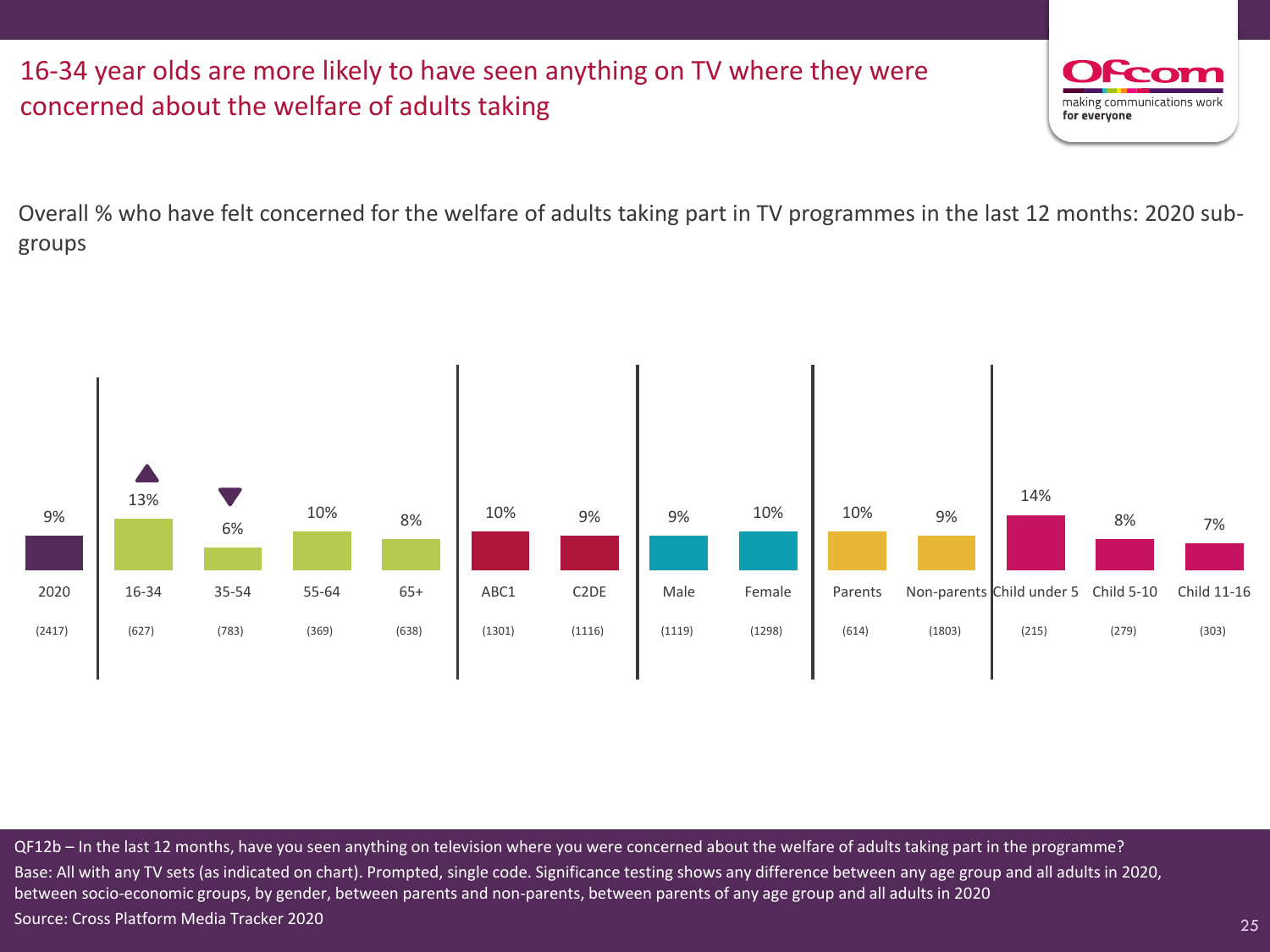### The types of programmes where this content was seen is dominated by reality programmes

![](_page_25_Picture_1.jpeg)

26

Programme which caused concern for the welfare of adults taking part in TV programmes in the last 12 months: 2020

![](_page_25_Figure_3.jpeg)

QF13b – Thinking about the programmes that you were watching at the time, looking at this list, can you say what type of programme or show it was? Base: All who said they'd seen anything on TV and were concerned about the welfare of adults taking part – 2020 (241). Prompted, multicode. Top reasons charted. Source: Cross Platform Media Tracker 2020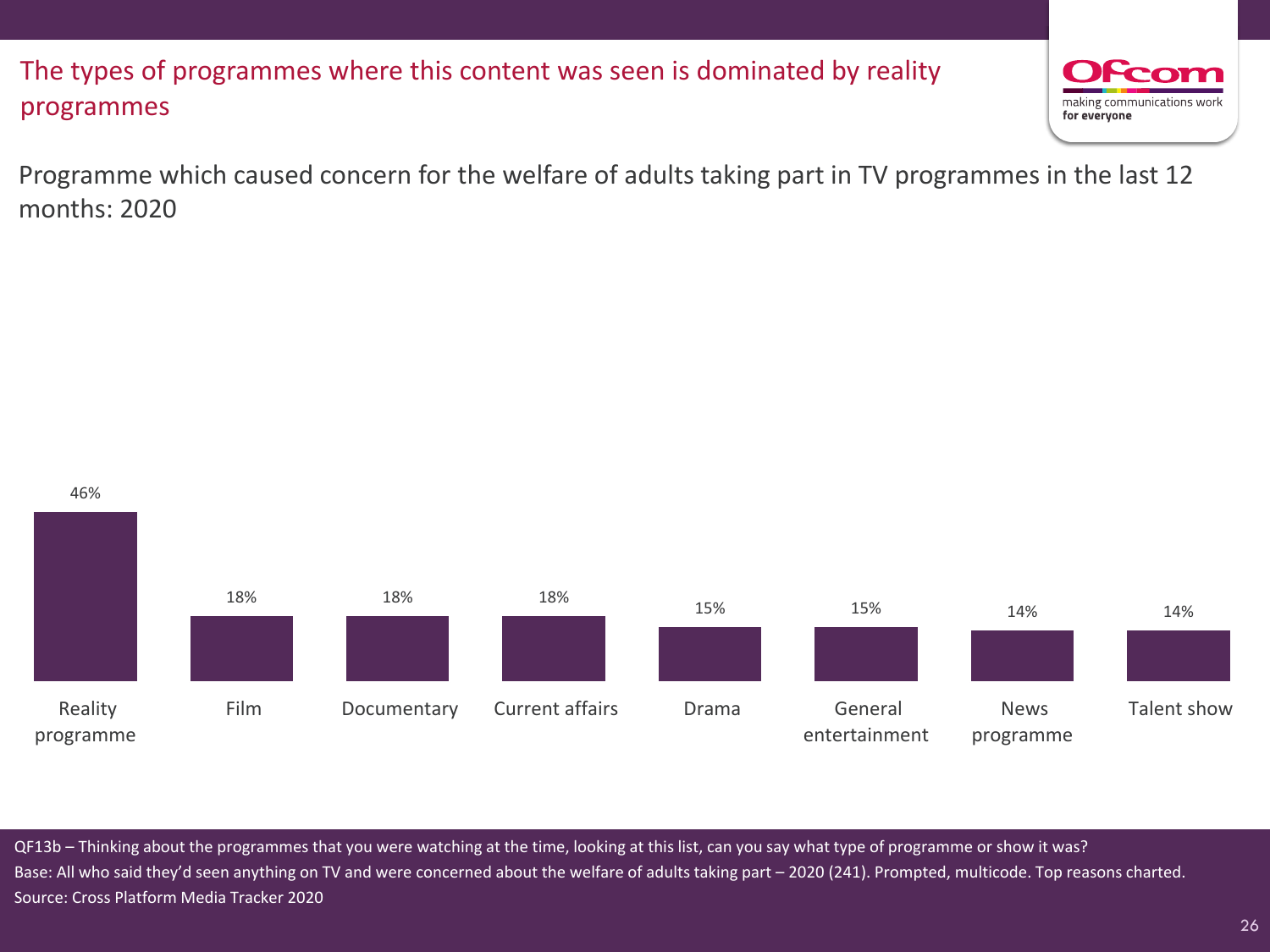![](_page_26_Picture_0.jpeg)

# Awareness and understanding of TV/radio regulation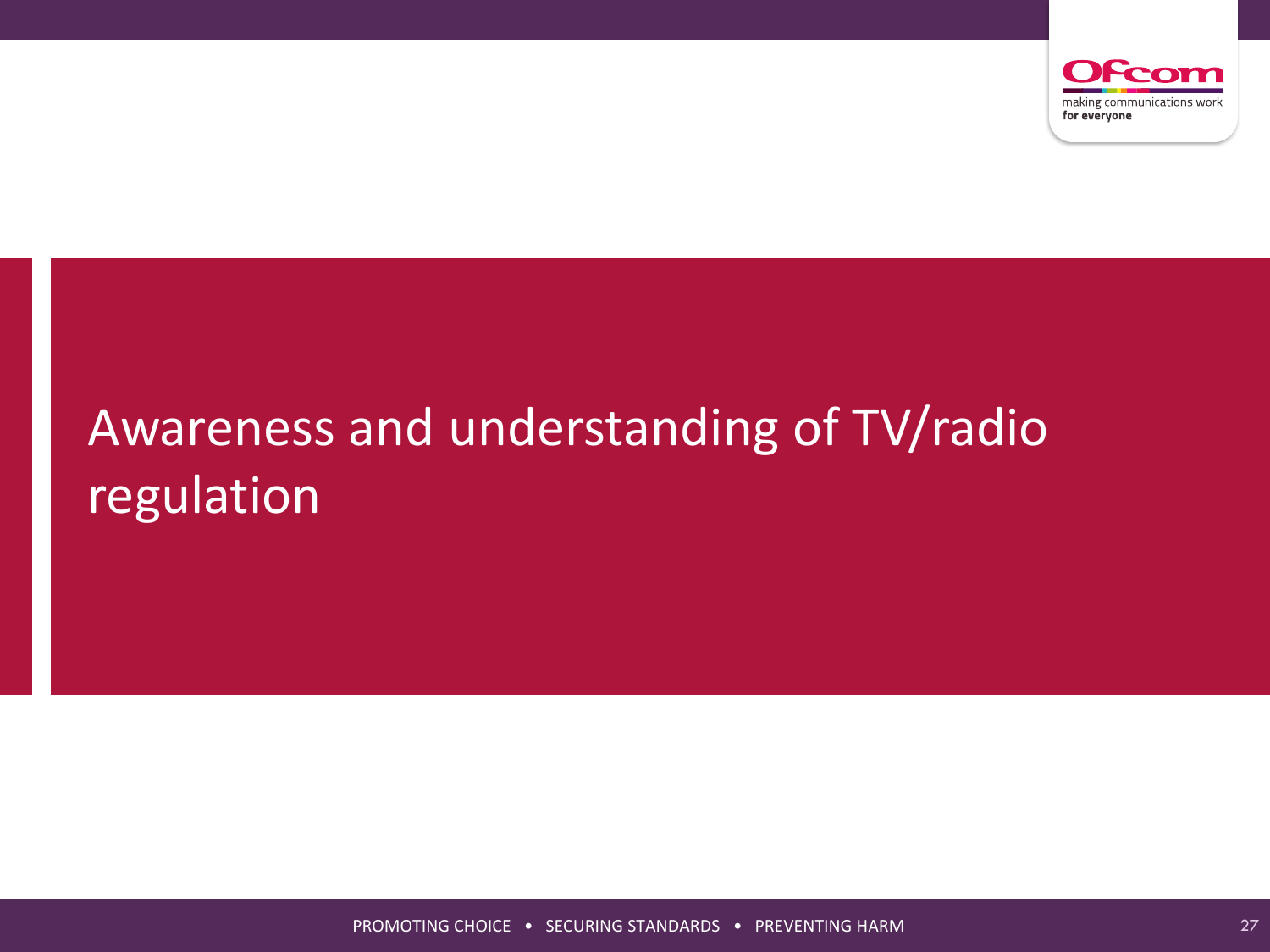## **Awareness and understanding of TV/radio regulation: Summary of key findings**

![](_page_27_Picture_1.jpeg)

- Views on responsibility for children's viewing is largely consistent with 2018, with the majority considering parents and broadcasters to be equally responsible (53%).
- The majority (88%) of adults are aware of the watershed although this is showing signs of erosion over time (measuring 94% in 2005). The decline is largely driven by a reduction in awareness among the younger age groups (79% awareness in 2020 vs. 88% awareness in 2014)
- A majority (57%) consider 9pm to be the right time for the watershed, although a fifth (21%) think it should be later.
- Four in five adults (80%) are aware that television is regulated, and a majority (69%) think that it regulated to protect young people from inappropriate content. Again, there are signs of slight erosion over time – with younger adults aged 16-34 having the lowest levels of awareness of regulation (70%)
- Awareness of radio regulation is lower, at 55%. It is also showing signs of erosion down from 63% in 2014.
- Over one third of those aware of TV regulation (36%) correctly identify Ofcom as responsible for TV programme regulation, with a quarter (23%) saying they don't know.
- The large majority of UK adults (60%) feel that levels of regulation in broadcast TV are about right. However those who have seen something on TV that they consider offensive are more likely to think that current levels of regulation are 'too little'.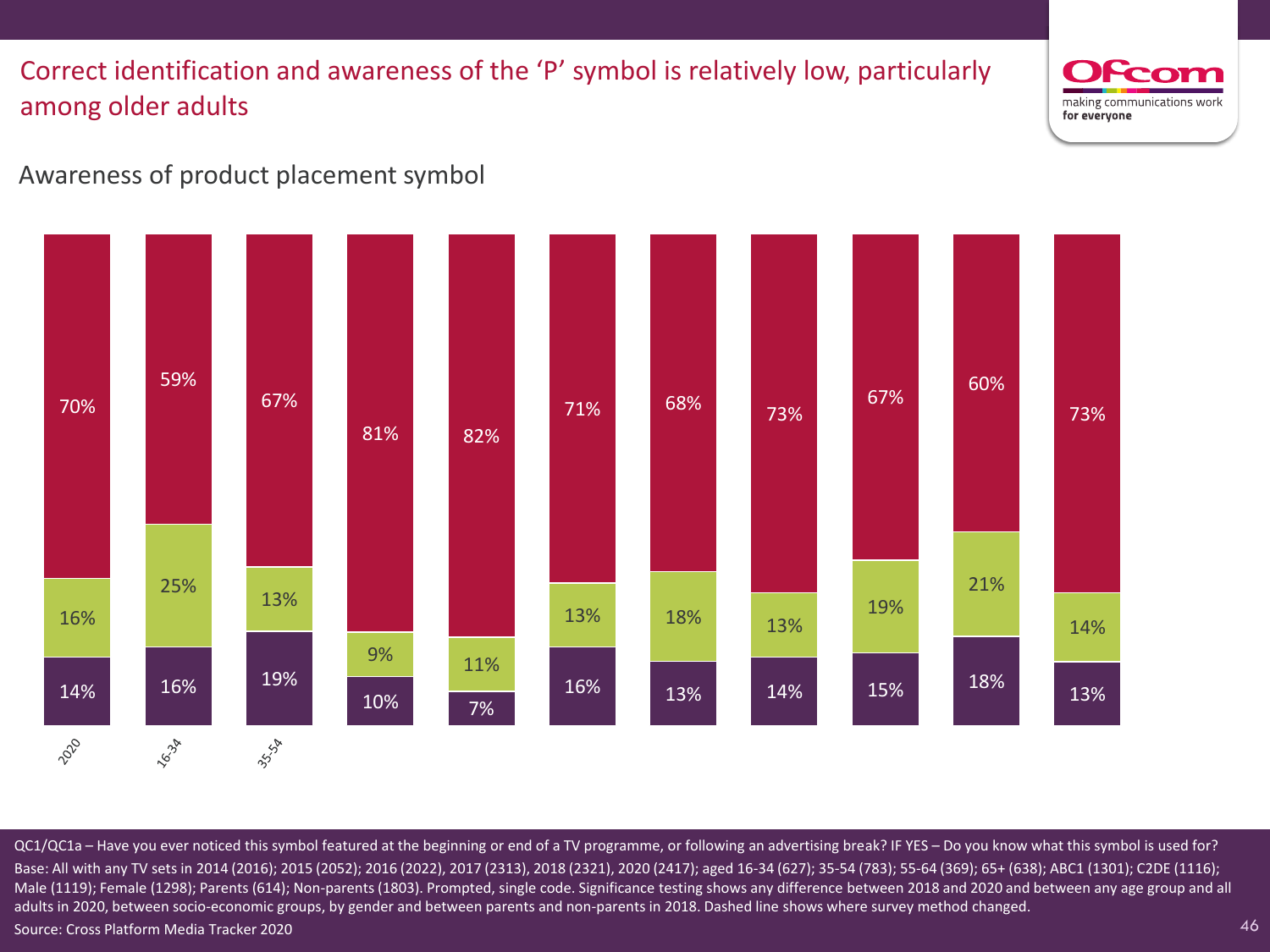Two thirds of adults are aware of programme trailers, a decrease from previous years. Product placement awareness continues to edge upward, although still less than half of adults are aware of this commercial mechanism

![](_page_46_Picture_1.jpeg)

47

Awareness of commercial messages: 2014-2020

![](_page_46_Figure_3.jpeg)

The 65+ age band are the least aware of product placement and of trailers or promotions for websites/other online services; while social grades ABC1 are more likely to be aware of all types of commercial messages; and programme sponsorship announcements and trailers or promotions for websites/other online services are mentioned more frequently by males than females – although the broad pattern of awareness is similar

![](_page_46_Figure_5.jpeg)

39% 38% 35% 37% 35%

QC2 – Which of the following, if any, are you aware of on television?

Base: All with any TV sets in 2014 (2016); 2015 (2052); 2016 (2022); 2017 (2313), 2018 (2321), 2020 (2417) . Prompted, multicode. Significance testing shows any difference between 2018 and 2020. Survey method changed between 2017 and 2018.

Source: Cross Platform Media Tracker 2020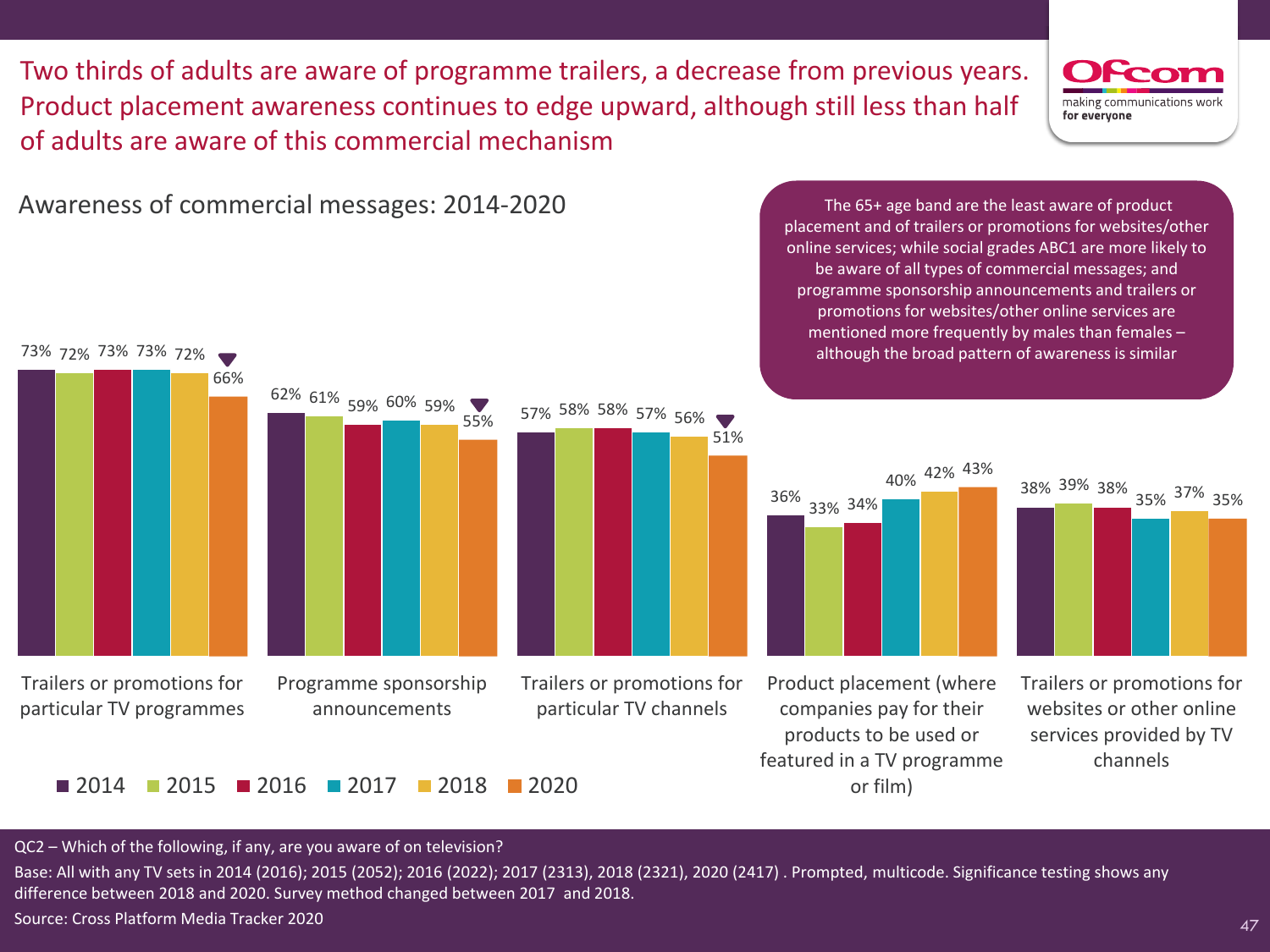A quarter of UK adults feel concerned about advertising on television. Concern levels have OFc been reducing over time – but this has levelled off in recent years. Those aged 65+ are making communications work for everyone more likely to have concerns

Any concerns about advertising on TV: 2014-2020 and 2020 sub-groups

![](_page_47_Figure_2.jpeg)

QC3a – Do you have any concerns about advertising on television?

Base: All with any TV sets (as indicated on chart). Unprompted, multicode. Significance testing shows any difference between 2018 and 2020, between any age group and all adults in 2020, between socio-economic groups, by gender and between parents and non-parents in 2020. Dashed line shows where survey method changed. Source: Cross Platform Media Tracker 2020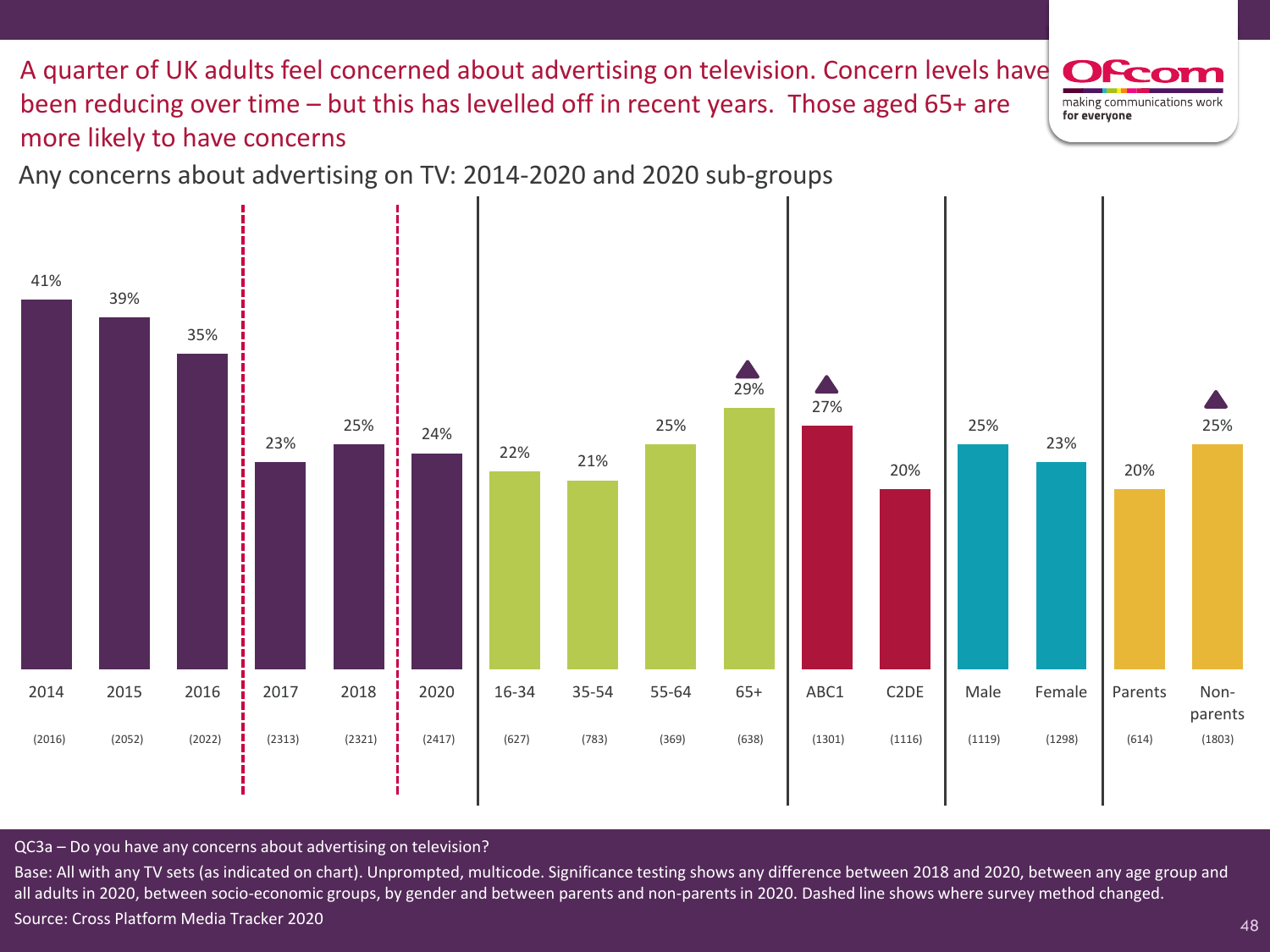The frequency and length of advertising breaks are the top two spontaneous advertising concerns mentioned

Concerns about advertising: 2020 (combined unprompted CAPI, CATI and prompted online data)

50% 42% 40% 33% 33% 26% 25% Too many advertising breaks Advertising breaks go on for too long Gambling advertising Payday Loans/ credit Irritating/ annoying advertising sponsorship messages Junk food advertising Adverts are noisier/ louder than the programmes

QC3 – What do you have concerns about?

Base: All with concerns about advertising (586). CAPI, CATI unprompted/online prompted, multicode. Top reasons charted (all over 25%). Source: Cross Platform Media Tracker 2020

![](_page_48_Picture_7.jpeg)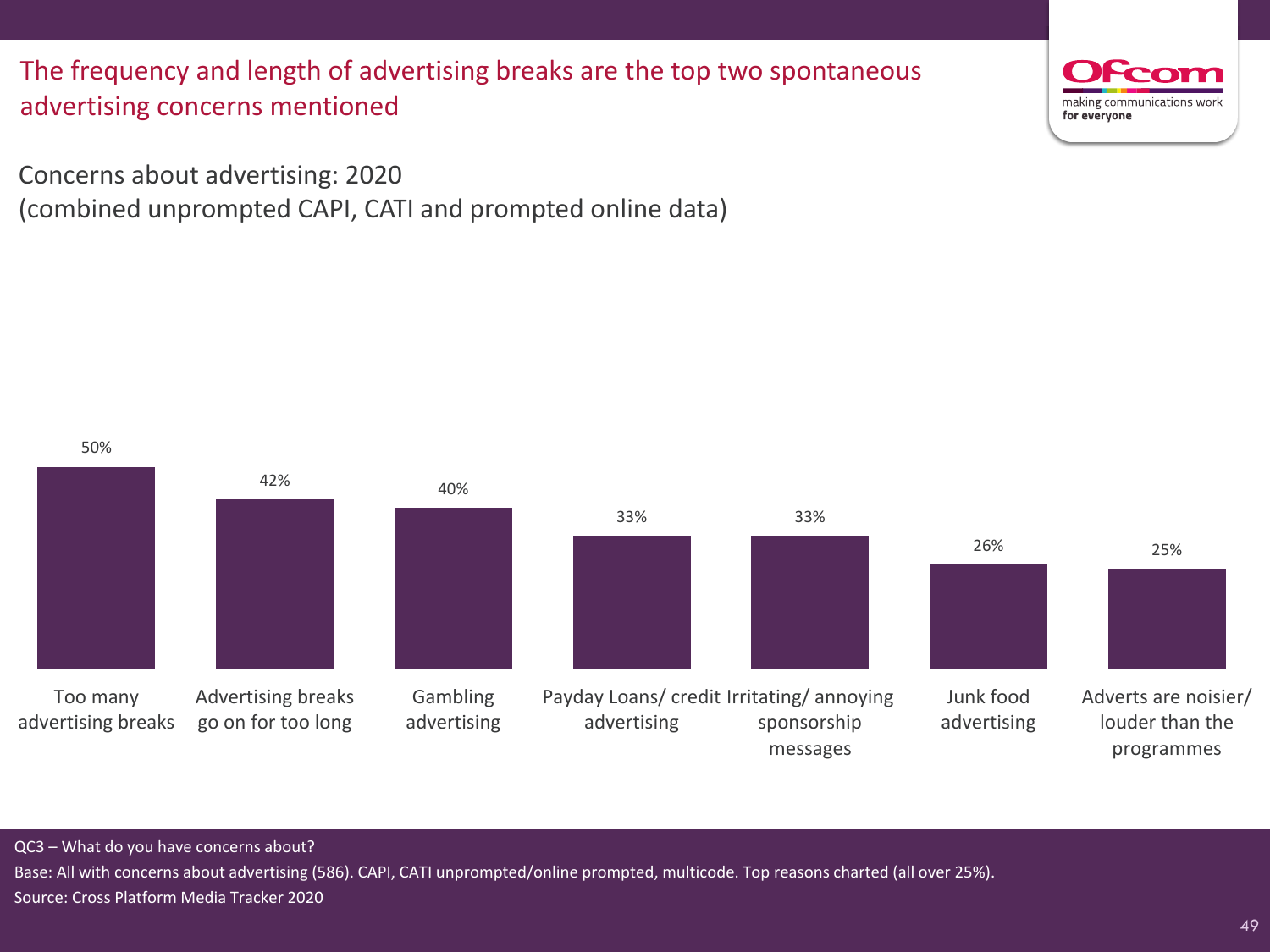When prompted with specific categories of advertising, those relating to gambling and ads for payday loans/credit are the most concerning.

Types of advertising that cause concern: 2020 data

7% 5% Adverts for gambling/ bookmakers/ gambling websites Adverts for payday Loans/ credit Adverts for ecigarettes/ vaping Adverts for junk food/ unhealthy food / food high in sugar / fat / salt Adverts offering compensation in no win no fee deals Adverts for alcohol Adverts for credit cards Adverts for charities/ refugee appeals Adverts for children's toys Adverts for public health campaigns QC4 – Which of these **types** of advertising on television do you have any concerns about?

Base: All with working TVs at home (2417), Parents (614); Non- Parents (1803). Prompted, multicode. Source: Cross Platform Media Tracker 2020

50

![](_page_49_Picture_6.jpeg)

![](_page_49_Figure_7.jpeg)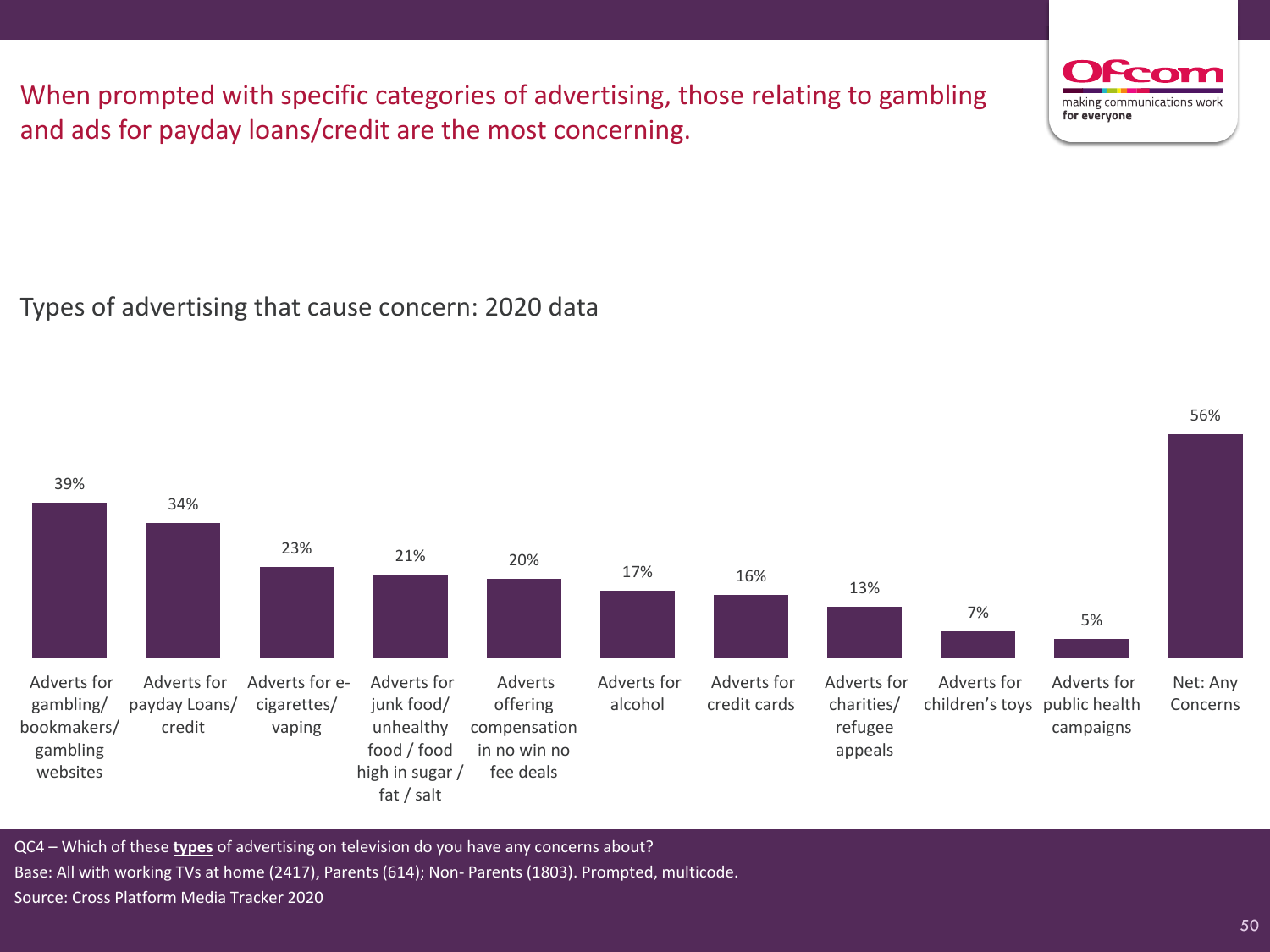Over two fifths think there are already more advertising breaks in an hour than they are happy with on main and other commercial channels, and there are similar attitudes towards the amount of advertising minutes per hour

![](_page_50_Picture_1.jpeg)

51

Opinion on **frequency** of advertising breaks

![](_page_50_Figure_3.jpeg)

Opinion on **amount** of advertising minutes

![](_page_50_Figure_5.jpeg)

QC9/C10 – Which of these statements best describes how you feel about the frequency of advertising breaks on the main commercial free-to-air channels – that is ITV1, Channel 4 and Channel 5/ on the other commercial channels – all the other channels with adverts except for ITV1, Channel 4 and Channel 5? Base: All with any TV sets in 2014 (2016); 2015 (2052); 2016 (2022); 2017 (2313), 2018 (2321), 2020 (2417). Prompted, single code. Significance testing shows any difference between 2018 and 2020. Dashed line shows where survey method changed.

Source: Cross Platform Media Tracker 2020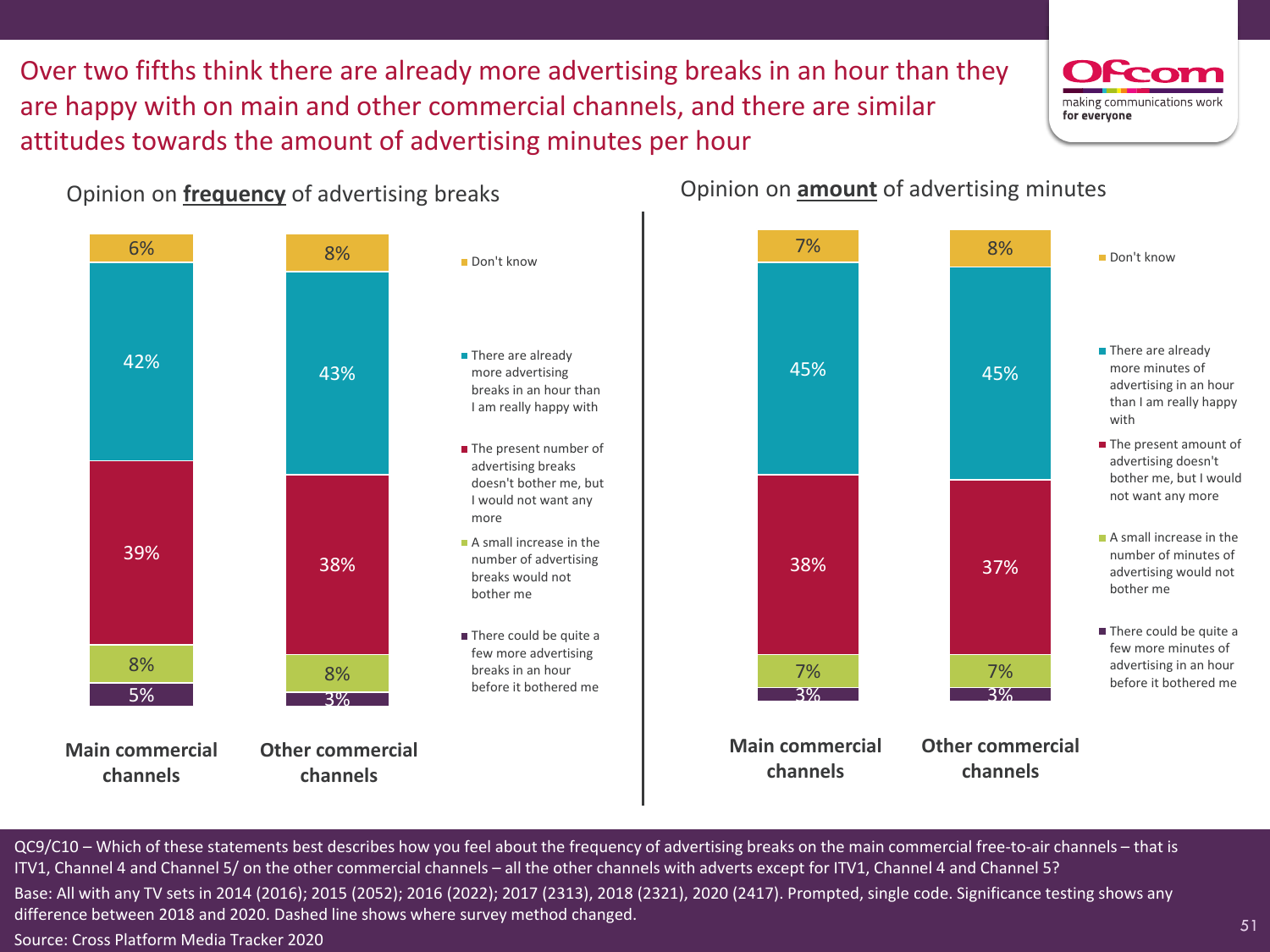## Half of commercial radio listeners feel that the present level of advertising and sponsorship does not bother them but they would not want any more

![](_page_51_Picture_1.jpeg)

52

Opinion on amount of commercial activity on radio: advertising and programme sponsorship: 2014-2020

![](_page_51_Figure_3.jpeg)

QG4 – Which of these statements best describes how you feel about the amount of advertising and programme sponsorship (for example sponsorship of the weather or a competition) on commercial radio stations?

Base: All who listen to commercial radio stations in 2014 (752); 2015 (1165); 2016 (1145); 2017 (1337), 2018 (1339), 2020 (1551). Prompted, single code. Significance testing shows any difference between 2018 and 2020. Dashed line shows where survey method changed.

Source: Cross Platform Media Tracker 2020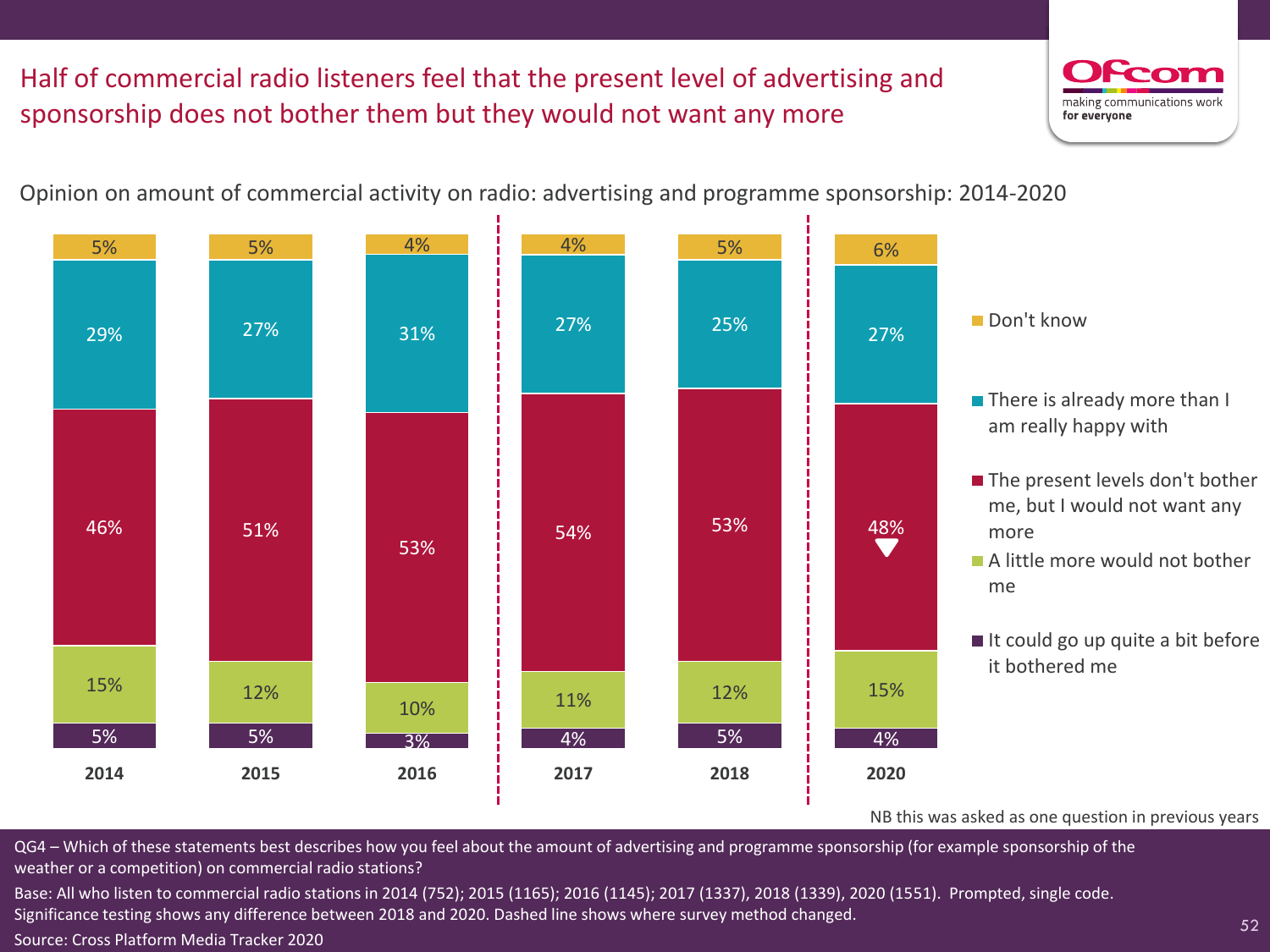A higher proportion agree broadcasters should be free to show programmes that scrutinise the lives of politicians without consent, than for celebrities or other public figures – but this is a minority view

![](_page_52_Picture_1.jpeg)

53

*"TV broadcasters should be free to show programmes that scrutinise the lives of celebrities/ politicians/ other public figures/the general public without them giving consent"*

![](_page_52_Figure_3.jpeg)

QJ1A/B/C – Please can you tell me to what extent do you agree or disagree with each of the following statements I'm going to read out? – *TV broadcasters should be free to show programmes that scrutinise the lives of celebrities/ politicians/ other public figures without them giving consent* Base: All respondents in 2020 (2474). Prompted, single code. Source: Cross Platform Media Tracker 2020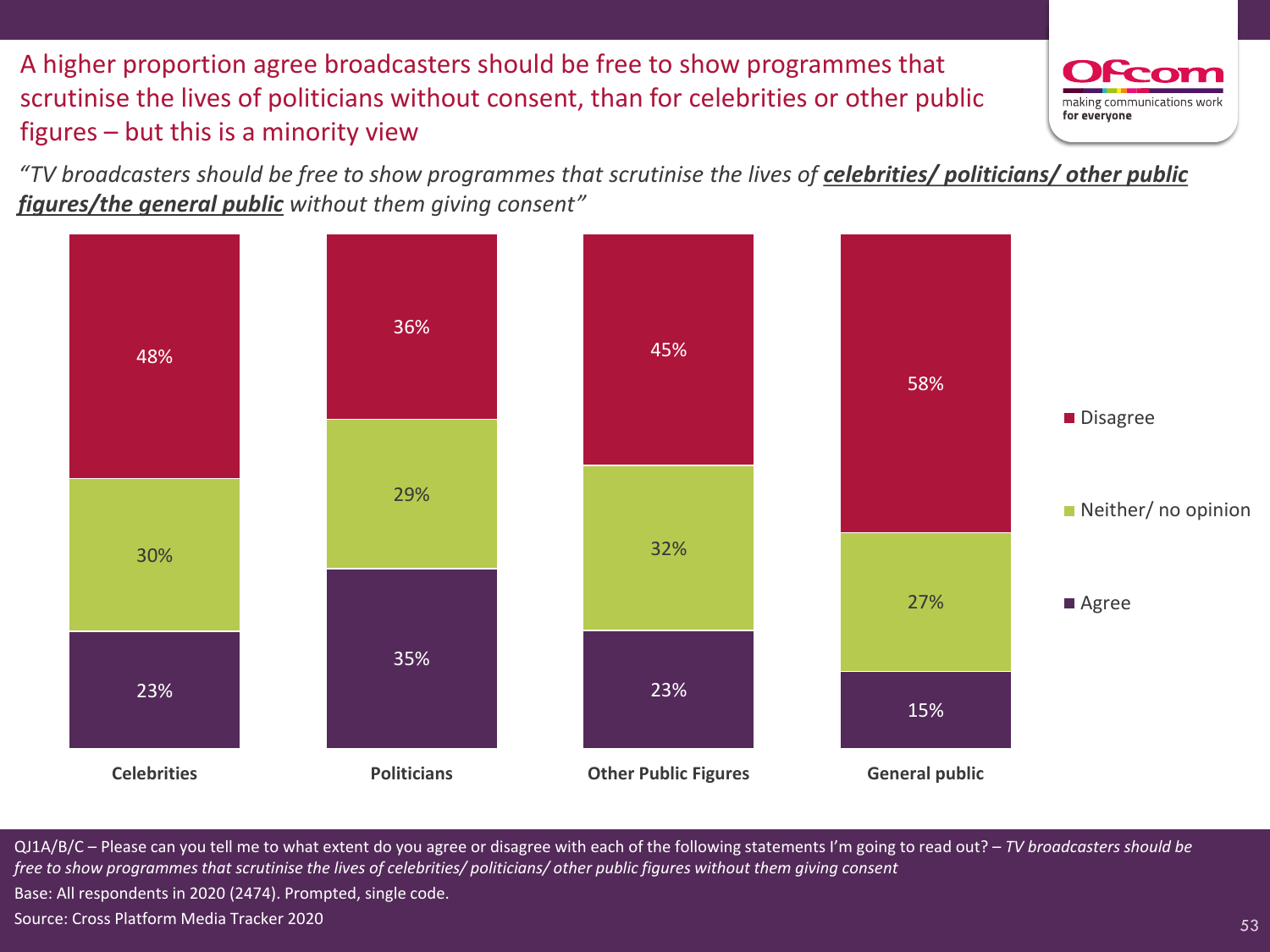### Newspapers are considered the most intrusive media in the case of both people in the public eye and the general public

![](_page_53_Picture_1.jpeg)

54

Opinion on most intrusive media into the lives of people in the public eye/ members of the general public

![](_page_53_Figure_3.jpeg)

QJ2/5 – Thinking specifically about people in the public eye – that is celebrities, politicians and other public figures rather than the general public, which one, if any of these sources do you feel is the most intrusive into the lives of these people?/ Now thinking specifically about members of the general public, which one, if any of these sources do you feel is the most intrusive into the lives of members of the public?

Base: All respondents 2014 (2074); 2015 (2107); 2016 (2069); 2017 (2386), 2018 (2384), 2020 (2474). Responses ≥ 3% labelled. Prompted, single code. Significance testing shows any difference between 2018 and 2020. Dashed line shows where survey method changed. Source: Cross Platform Media Tracker 2020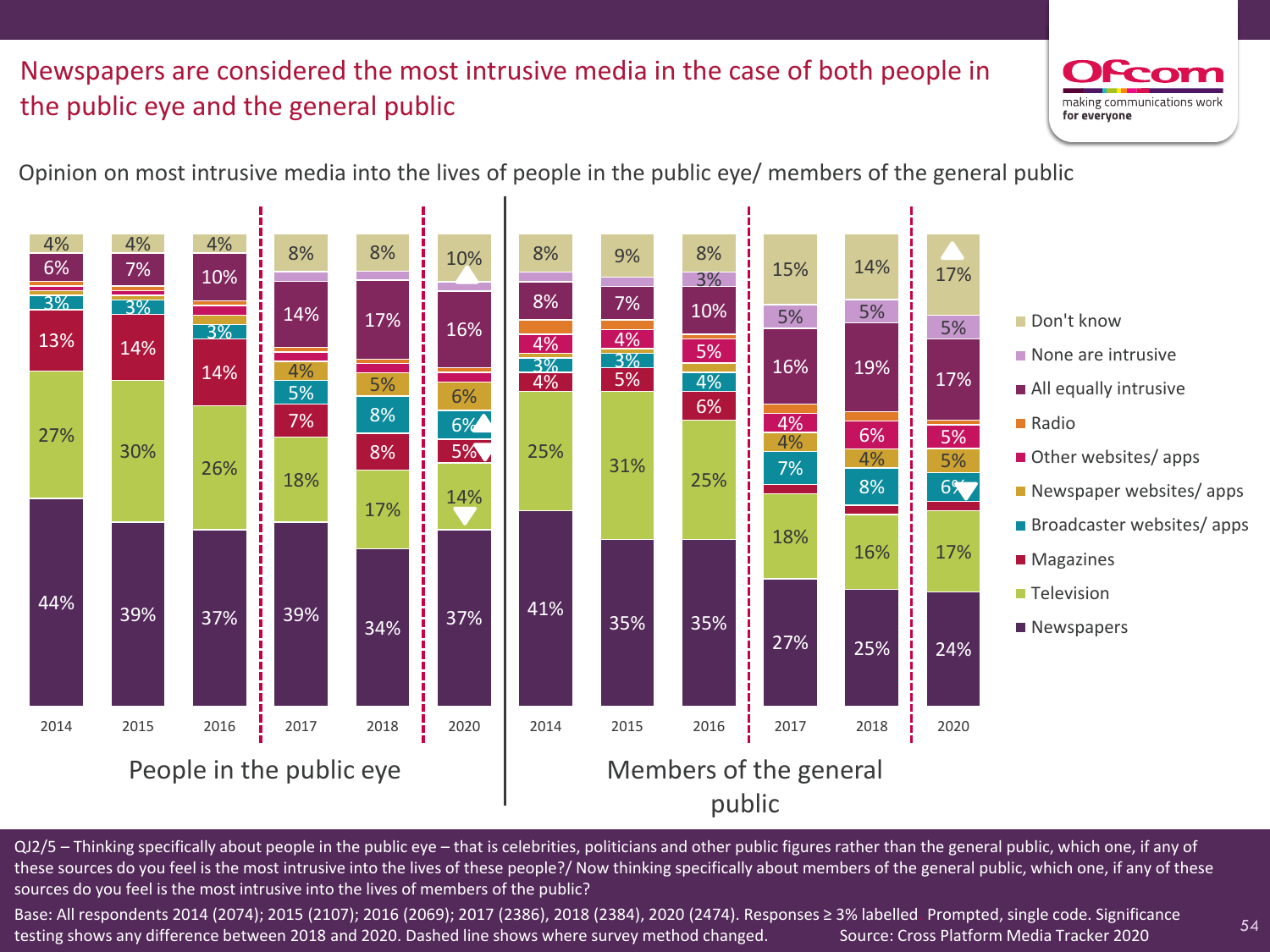![](_page_54_Picture_0.jpeg)

# Methodology and Weighting

PROMOTING CHOICE • SECURING STANDARDS • PREVENTING HARM **FOR SECURITY AND SHAPPER**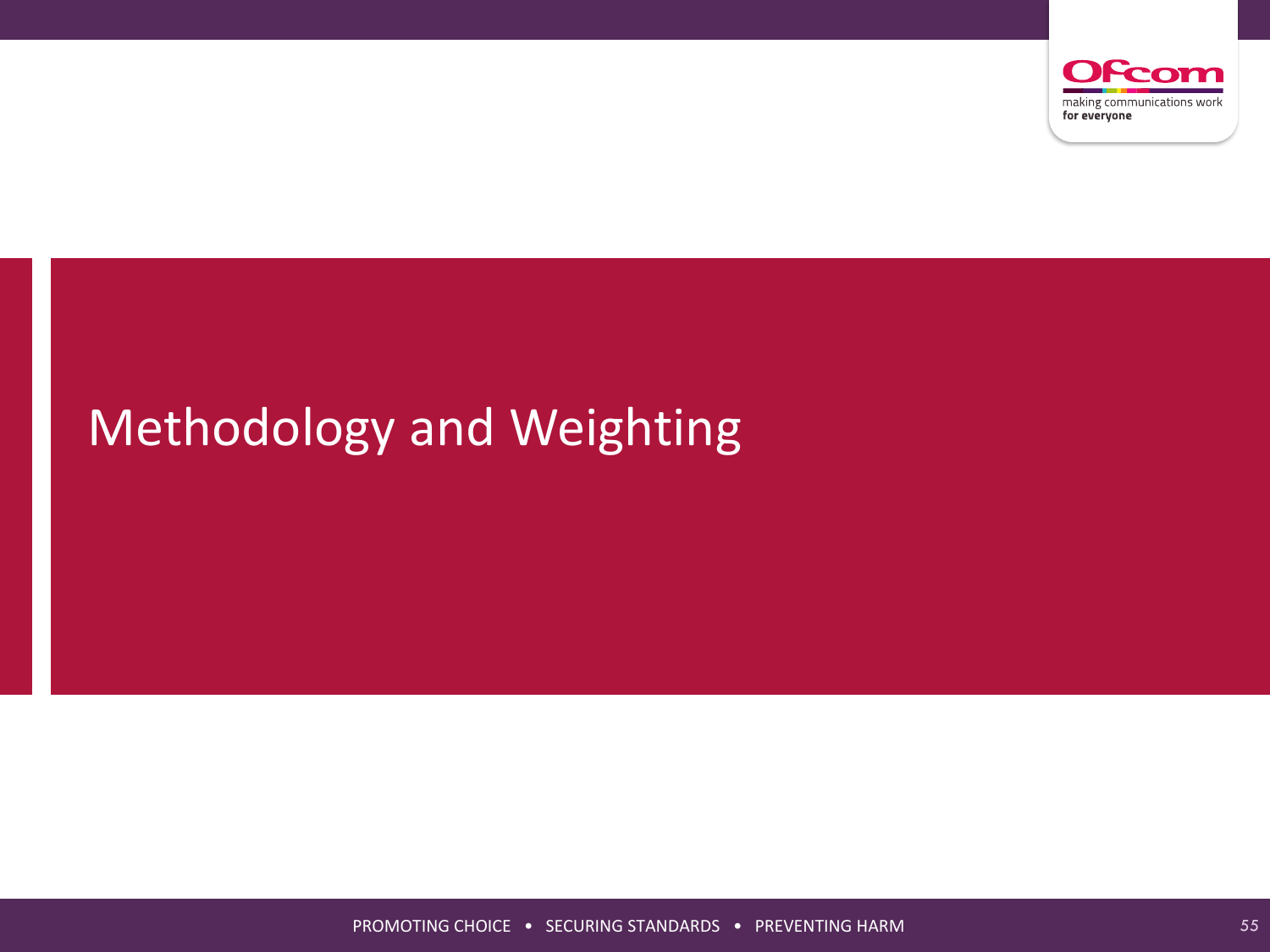# **2020 method change and comparisons to previous years**

![](_page_55_Picture_1.jpeg)

In previous years, this research has been conducted 50% face-to-face and 50% online.

In 2020, due to the Covid-19 pandemic – and in common with other Ofcom tracking studies with an element of in-home interviewing – it was not possible to conduct the research in this way after March 2020.

For this study, a combination of a online, face-to-face (up until March 2020) and telephone was used.

- Online n = 2051
- $-$  Face-to-face  $n = 156$
- Telephone  $n = 267$

As a result of this substantial shift in methodology, direct comparisons between the current and previous waves are not possible.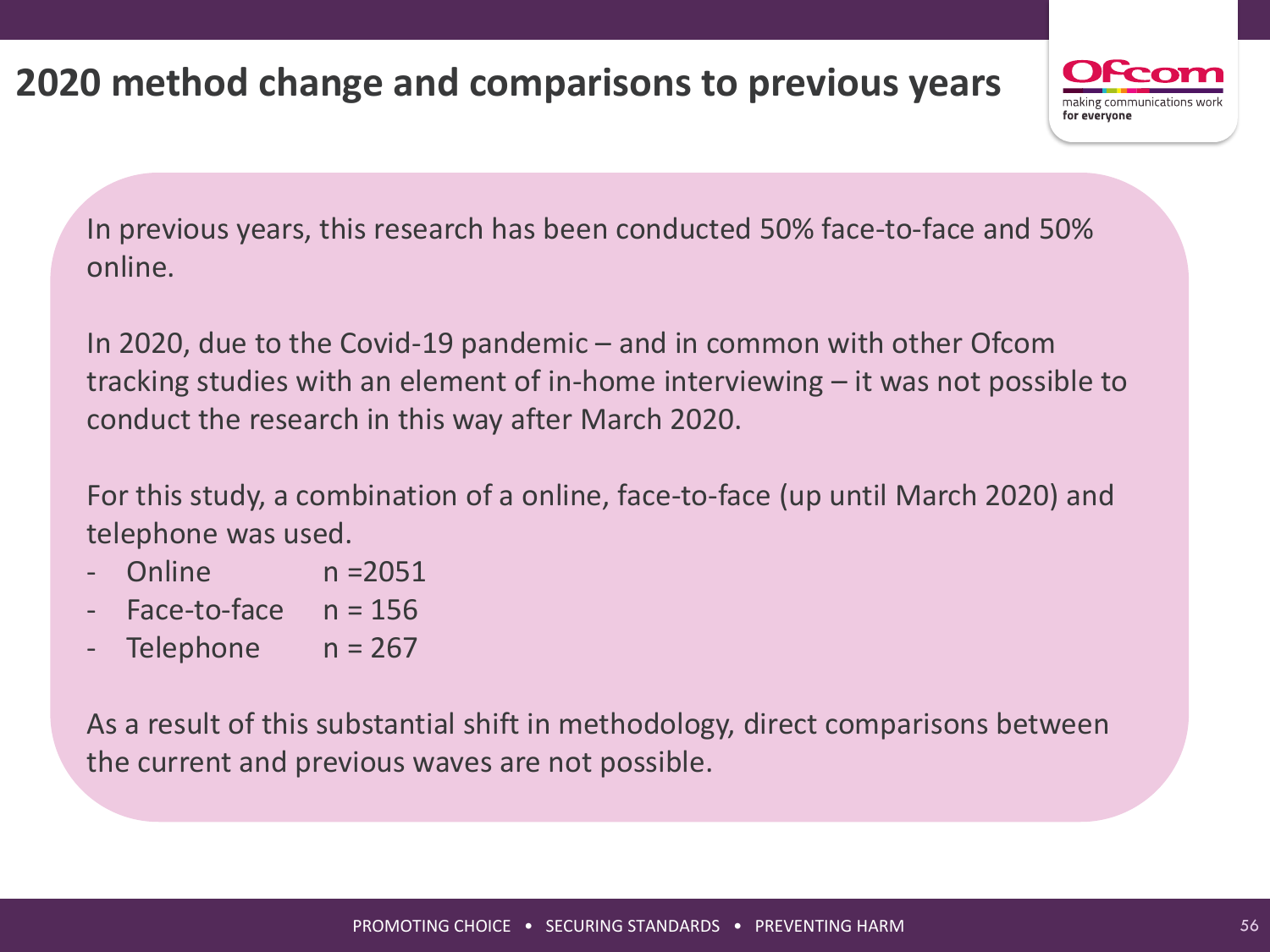## **Methodology: adults**

![](_page_56_Picture_1.jpeg)

#### **Sample**

- 2,474 adults aged  $16+$  in the UK
- Quotas set on gender, age, and socio-economic group using Census data for each Primary Sampling Unit (PSU) covered for CAPI interviewing; as well as on working status, household size, children in household, ethnicity, disability and urbanity for online. The telephone interviews specifically targeted the 13% of UK adults who are not online and aimed for a profile broadly representative of this group.

#### **Data Collection**

- Mixed method: 83% online / 11% CATI respondents / 6% CAPI face-to-face interviews
- Conducted by BVA BDRC
- Fieldwork conducted in Q1 and Q4 2020. Fieldwork paused from end of March through September due to the Covid-19 pandemic
- Changes in the interview method in 2008, 2014, 2017 and 2020 are shown with a dashed line

#### **Data Reporting**

- Weighted to be nationally representative of the UK, and an overall weight applied to re-balance the contribution of each methodology (further detail on following slide)
- Total 2020 data tested against 2018 data for any statistically significant differences
- Sub-group data is from 2020 only with measures for individual age groups tested against the total adults measure
- Testing also conducted between socio-economic groups (ABC1/C2DE), by gender and between parents and non-parents